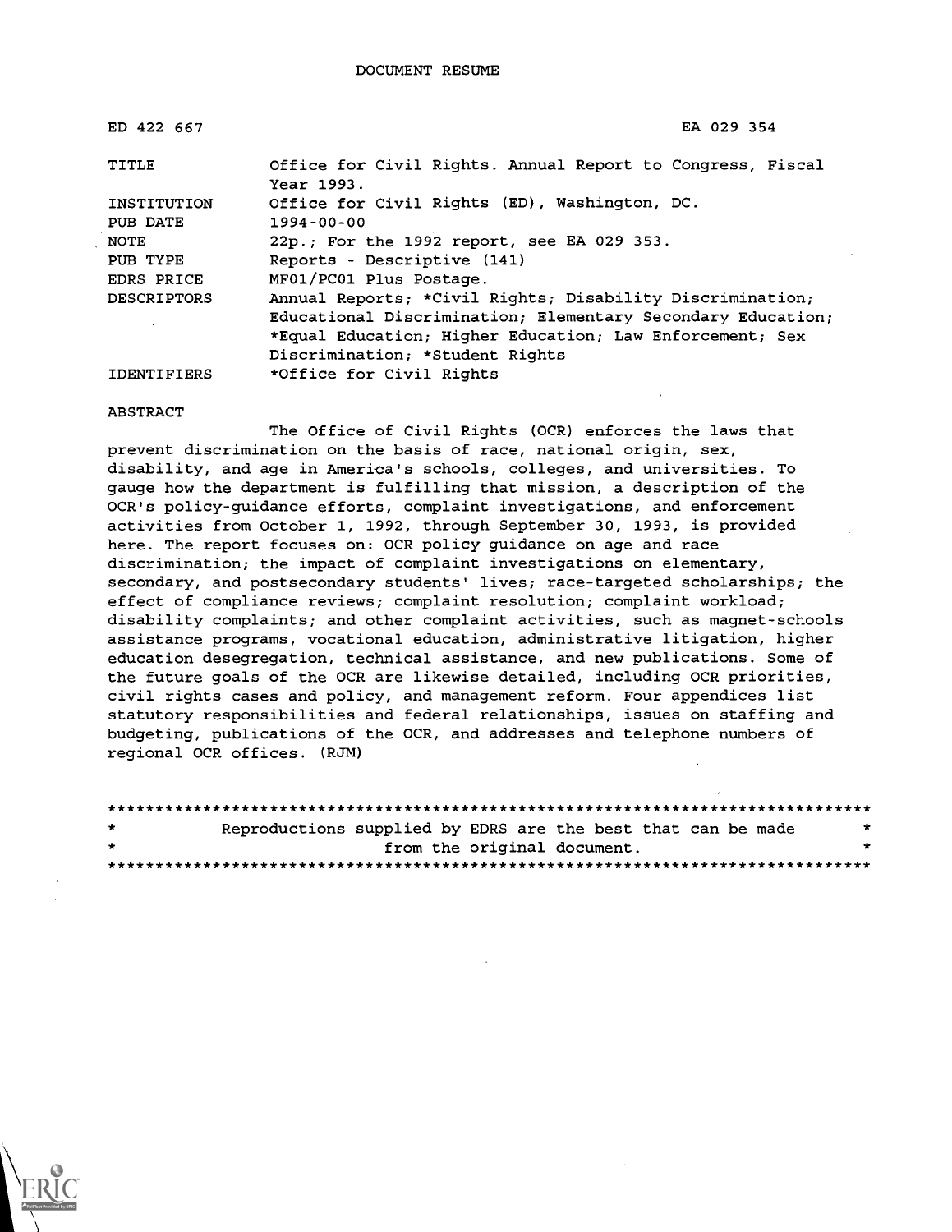, DEPARTMENT OF EDUCATION<br>of Educational Research and Improvem Office of Educational Research and Improvement<br>EDUCATIONAL RESOURCES INFORMATION CENTER (ERIC) This document has been reproduced as received from the person or organization

EA

- originating it. 0 Minor changes have been made to improve reproduction quality.
- Points of view or opinions stated in this document do not necessarily represent official OERI position or policy.

# Annual Report to Congress

## Fiscal Year 1993

 $\mathbf{2}$ 



TSE680K

U.S. Department of Education Office for Civil Rights

ED 422 667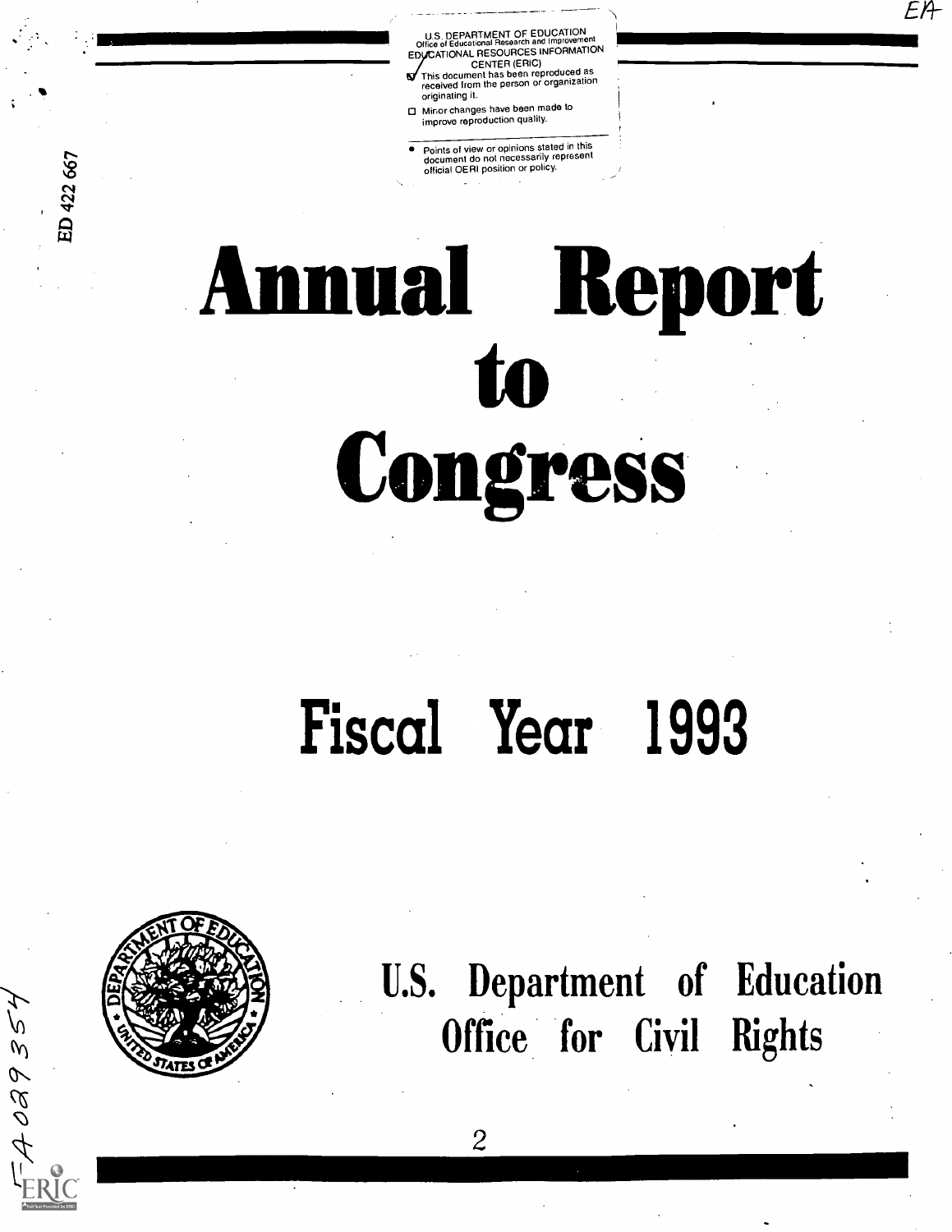#### FY 1993 ANNUAL REPORT TO CONGRESS' TABLE OF CONTENTS

| CHAPTER I COMPLAINT AND ENFORCEMENT ACTIVITIES 1                 |
|------------------------------------------------------------------|
| OCR Policy Guidance on Age and Race Discrimination 1             |
|                                                                  |
| Impact of Complaint Investigations on                            |
| Impact of Complaint Investigations on                            |
|                                                                  |
|                                                                  |
| Administrative Litigation  8<br>Higher Education Desegregation 8 |
|                                                                  |
|                                                                  |
| Civil Rights Cases and Policy<br>10                              |
| Management Reform<br>11                                          |
| APPENDIX A Statutory Responsibilities and Federal Relationships  |
| APPENDIX B Staffing and Budget                                   |
| <b>APPENDIX C Publications</b>                                   |
| APPENDIX D Regional Office Addresses and Telephone Numbers       |



 $\label{eq:2} \frac{1}{\sqrt{2}}\sum_{i=1}^N\frac{1}{2}\sum_{j=1}^N\frac{1}{2}\sum_{j=1}^N\frac{1}{2}\sum_{j=1}^N\frac{1}{2}\sum_{j=1}^N\frac{1}{2}\sum_{j=1}^N\frac{1}{2}\sum_{j=1}^N\frac{1}{2}\sum_{j=1}^N\frac{1}{2}\sum_{j=1}^N\frac{1}{2}\sum_{j=1}^N\frac{1}{2}\sum_{j=1}^N\frac{1}{2}\sum_{j=1}^N\frac{1}{2}\sum_{j=1}^N\frac{1}{2}\sum_{j=1}^$ 

 $\frac{i}{3}$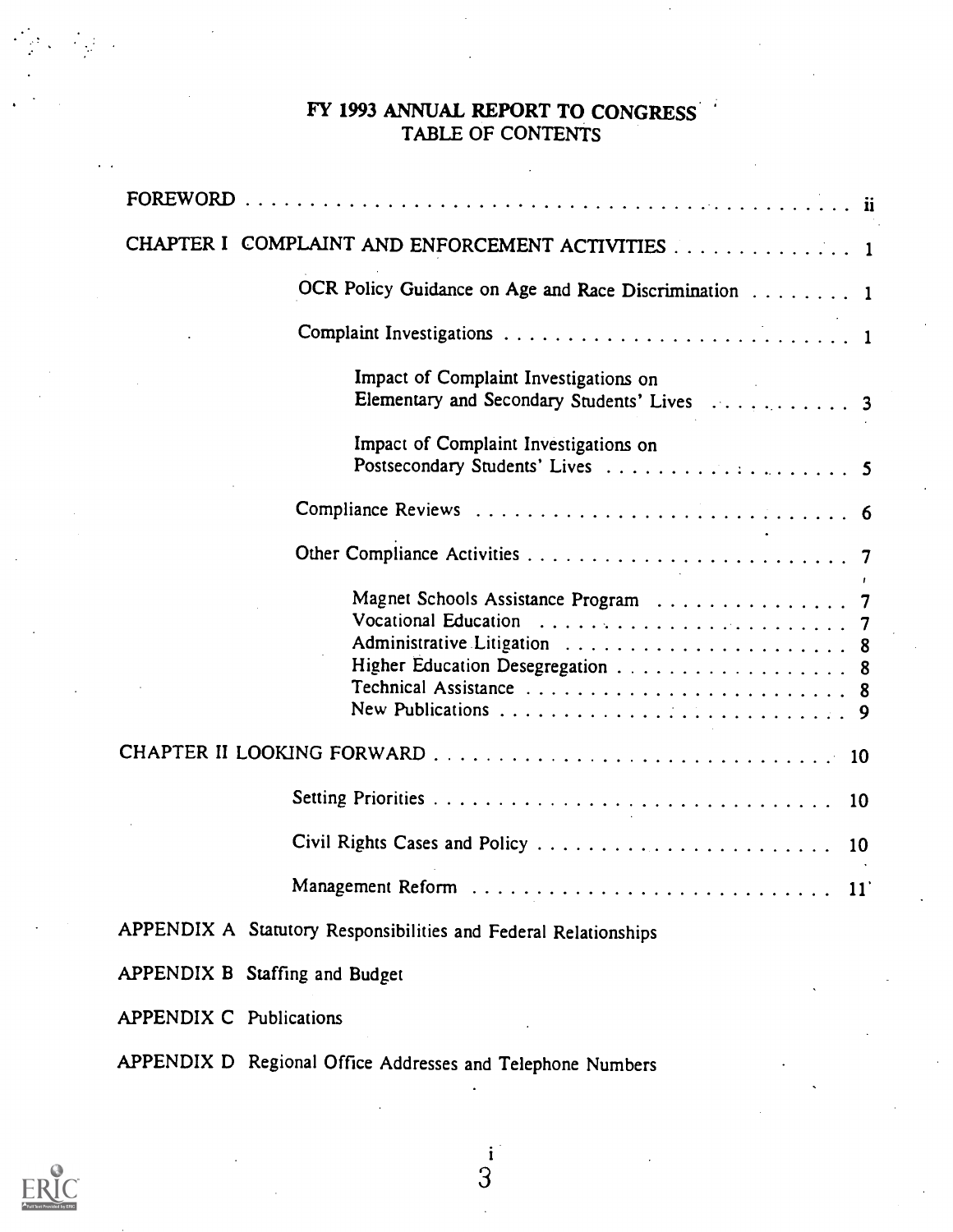#### FOREWORD

#### 1993 ANNUAL REPORT TO CONGRESS

This is an exciting time for all of us engaged in the education of America's children. The 103rd Congress, with strong bipartisan support, enacted the President's comprehensive education agenda. The bills it passed promote higher academic standards, safer schools, more family involvement, better teacher training and community-based school improvement efforts. It has been nearly three decades since the nation has seen this push for education reform.

In enacting the legislative initiatives, the Congress acceded to the public's concern that America's children be ready for the 21st century and the global economic era that is already upon us. This would mean that all children are prepared for the new, emerging high-tech, high-knowledge economy. The enactment of the legislet on deals a last blow at the low expectations and watered down curricula that too often, in the past, were held out for a minority student, or a female student, or a student with a disability, or a language minority student or a student from an economically disadvantaged background. We now will rightfully insist on high expectations, high standards and a high quality curriculum for all students as they prepare to enter higher education or take their place in the work force.

Like the education reform legislation, the federal civil rights laws were intended to eliminate barriers to educational opportunities -- and to replace barriers with rights of access. The challenge now is to join education reform efforts with the reinstitution of an effective civil rights program so they are working hand-in-hand with the mission of this Department -- equal access to educational excellence.

Respectfully submitted,

Norma V. Cantú

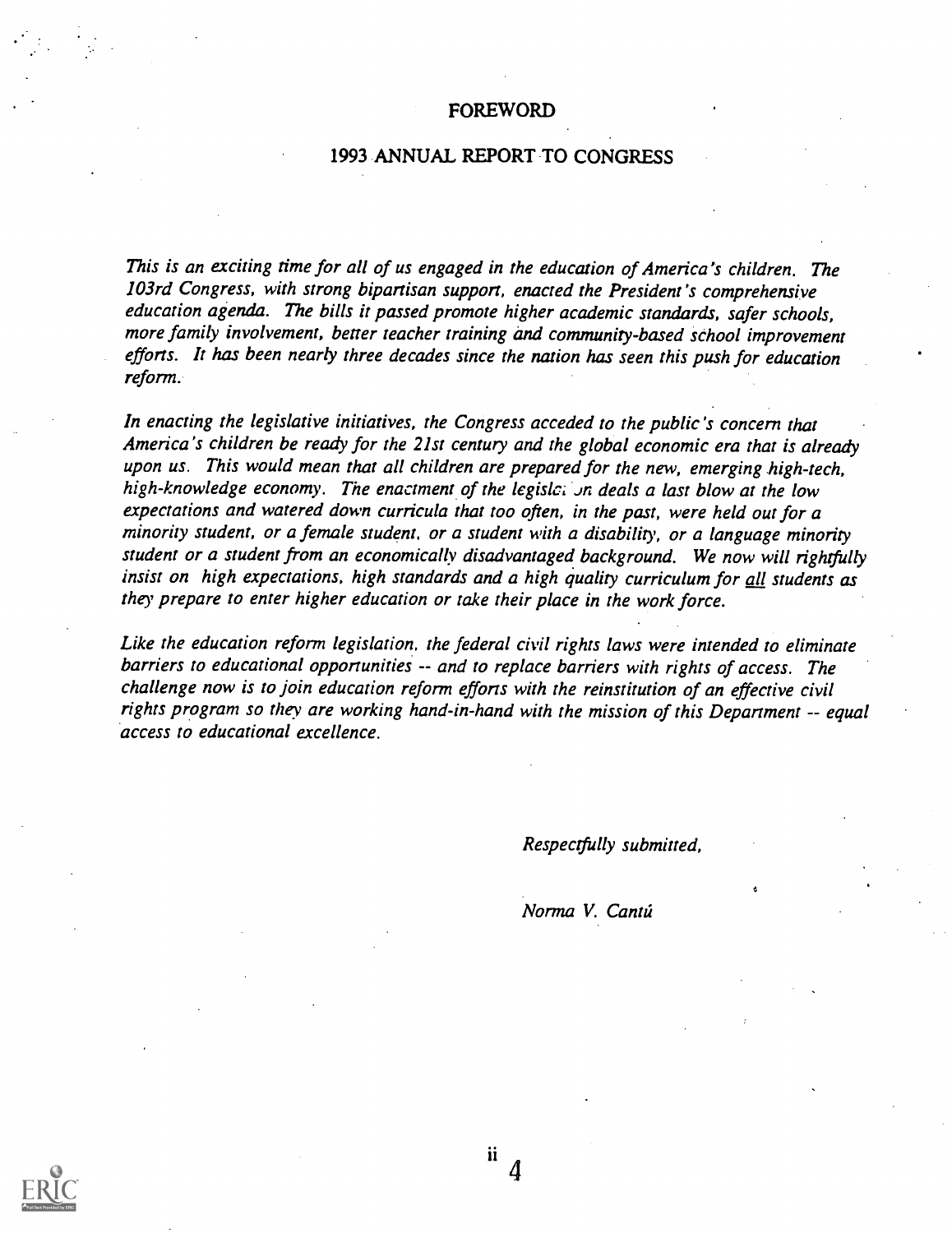#### CHAPTER I COMPLAINT AND ENFORCEMENT ACTIVITIES

This report describes OCR's policy guidance efforts, complaint investigations and enforcement activities conducted during Fiscal Year 1993, from October 1, 1992 through September 30, 1993.

#### OCR Policy Guidance on Age and Race Discrimination

#### Age Discrimination

OCR is responsible for enforcement as it relates to discrimination on the basis of age in Federally funded education programs or activities. OCR issued regulations for the Age Discrimination Act of 1975 on July 27, 1993. This was the first regulation published by OCR since 1980. In FY 1993, OCR received 245 complaints that alleged discrimination on the basis of age. Of these, 159 were resolved in OCR while 48 were referred to the Federal Mediation and Conciliation Service for resolution through mediation. Additional complaints were referred to the appropriate Federal agency. The C.tice also sponsored outreach activities and conducted compliance reviews on age discrimination issues.

#### Race-Targeted Scholarships

Secretary of Education Richard W. Riley issued a statement to college and university presidents on March 4, 1993, stating that race-targeted scholarships "can be a valuable tool for providing equal educational opportunity and for enhancing a diverse educational environment for the benefit of all students." The statement emphasized both the legality of most of these scholarships and restored the relationship between OCR and higher education institutions.

Acting for the Department of Education. the U.S. Department of Justice filed an amicus curiae brief on July 27, 1993, in the U.S. District Court of Maryland. The brief urged the court to declare the Benjamin Banneker. Scholarship program, a merit-based scholarship exclusively for black students at the University of Maryland's College Park campus, a legal desegregation measure.

#### Complaint Investigations

#### Complaint Receipts

In FY 1993, OCR devoted a significant portion of resources to investigating complaints. OCR received 5,090 complaints alleging discrimination on the basis of race, national origin, sex, disability or age by a recipient of Federal financial assistance. OCR's primary goal was to resolve those complaints in a timely manner, while ensuring thorough investigations. This has become more difficult over the last five years because complaints have risen by 89. percent while staff resources have not.



1

 $\overline{5}$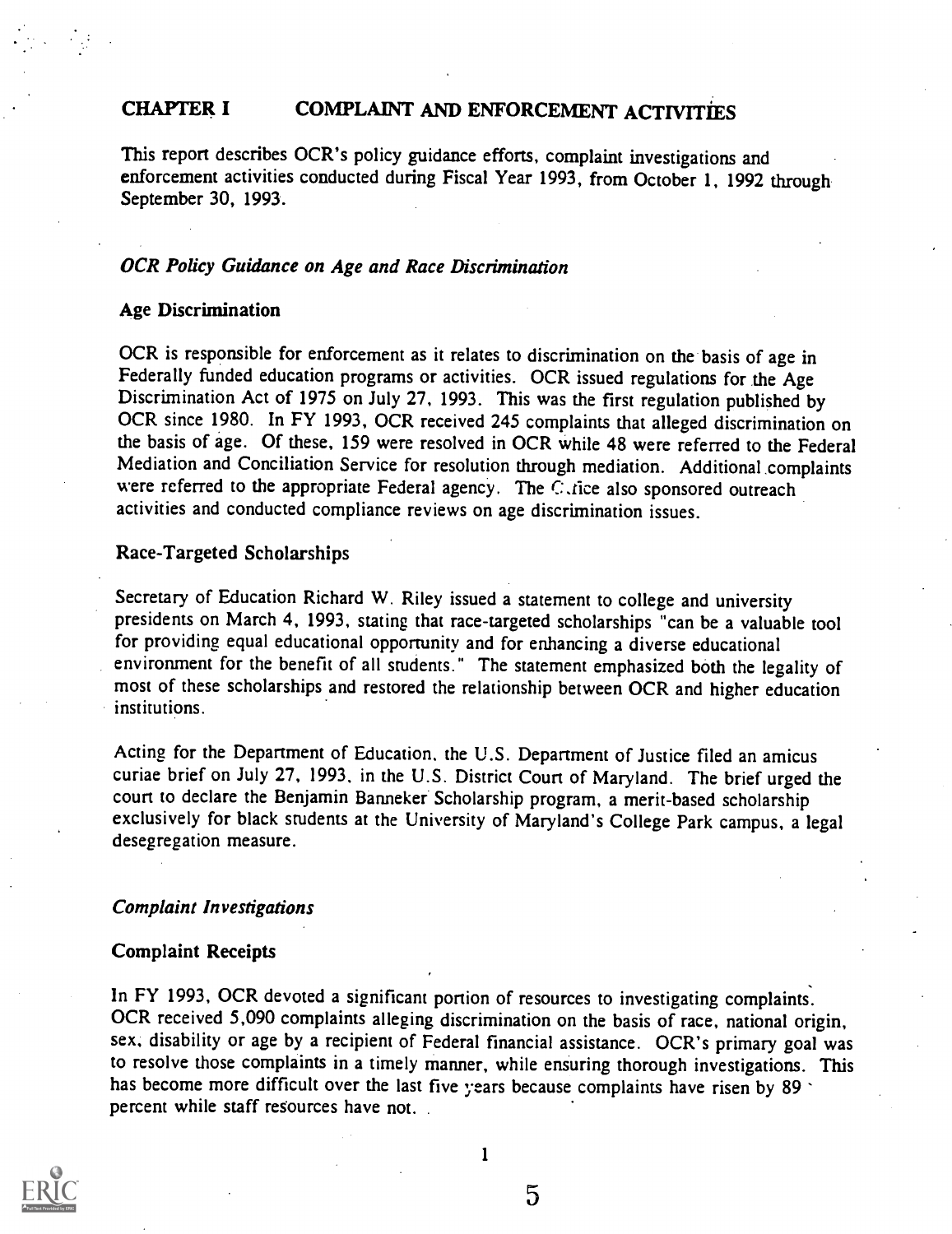Part of the reason for this dramatic increase is the March 1988 passage of the Civil Rights Restoration Act (CRRA). The CRRA restored OCR's institution-wide jurisdiction rather than limiting jurisdiction to few programs that directly receive Federal aid. The impact of CRRA means far fewer complaints are closed due to lack of jurisdiction. Thus, OCR received both a greater number of complaints in FY 1993 and had jurisdiction over a greater proportion of them than prior to the passage of CRRA.

Approximately 56 percent of all complaints filed with OCR alleged discrimination based on disability. Race and national origin complaints accounted for 18 percent of complaints. Nine percent of complaints alleged sex discrimination. The remaining 17 percent of the complaints were filed on multiple discrimination bases, on age discrimination or on other discrimination bases.

#### Complaint Resolution

OCR resolved 4,480 complaints in FY 1993. Seventeen percent were closed because there was no jurisdiction for OCR to investigate the complaint. About one-quarter of the complaints, 1,149, or 26 percent, were resolved with  $\epsilon$  rective action where the recipient changed its policies or practices, or changed the situation that was the basis of a complaint. About 948 complaints, or 21 percent. werc found to have no substantive basis and did not require corrective action. 1,613 complaints, or 36 percent, were determined to be inappropriate for OCR intervention, either because the complaint was more appropriately resolved in another forum (where there was pending Federal court litigation, for example), or because OCR could not otherwise proceed with the case (because the complaint was untimely, for example).

#### Complaint Workload

As with closures, pending complaints affect OCR's workload. Many more complaint receipts were pending at the end of FY 1993 than in FY 1992. There were 2,429 complaints pending at the end of FY 1993. which represented an increase of 33 percent from the 1,624 complaints pending at the end of FY 1992.

OCR resolved a significant number of complaints through Early Complaint Resolution (ECR). ECR is a voluntary process in which OCR brings the parties together to try to help settle differences between the complainant and the recipient. Over the past five years, OCR resolved about 10 percent of its closures using ECR.

FY 1993 saw the continued growth of complaints received by OCR. Even with this increase, OCR staff resolved these complaints well within established time frames. However, the complaint statistics do not tell the complete story. Many of the cases OCR resolved made an impact on individuals' lives.



2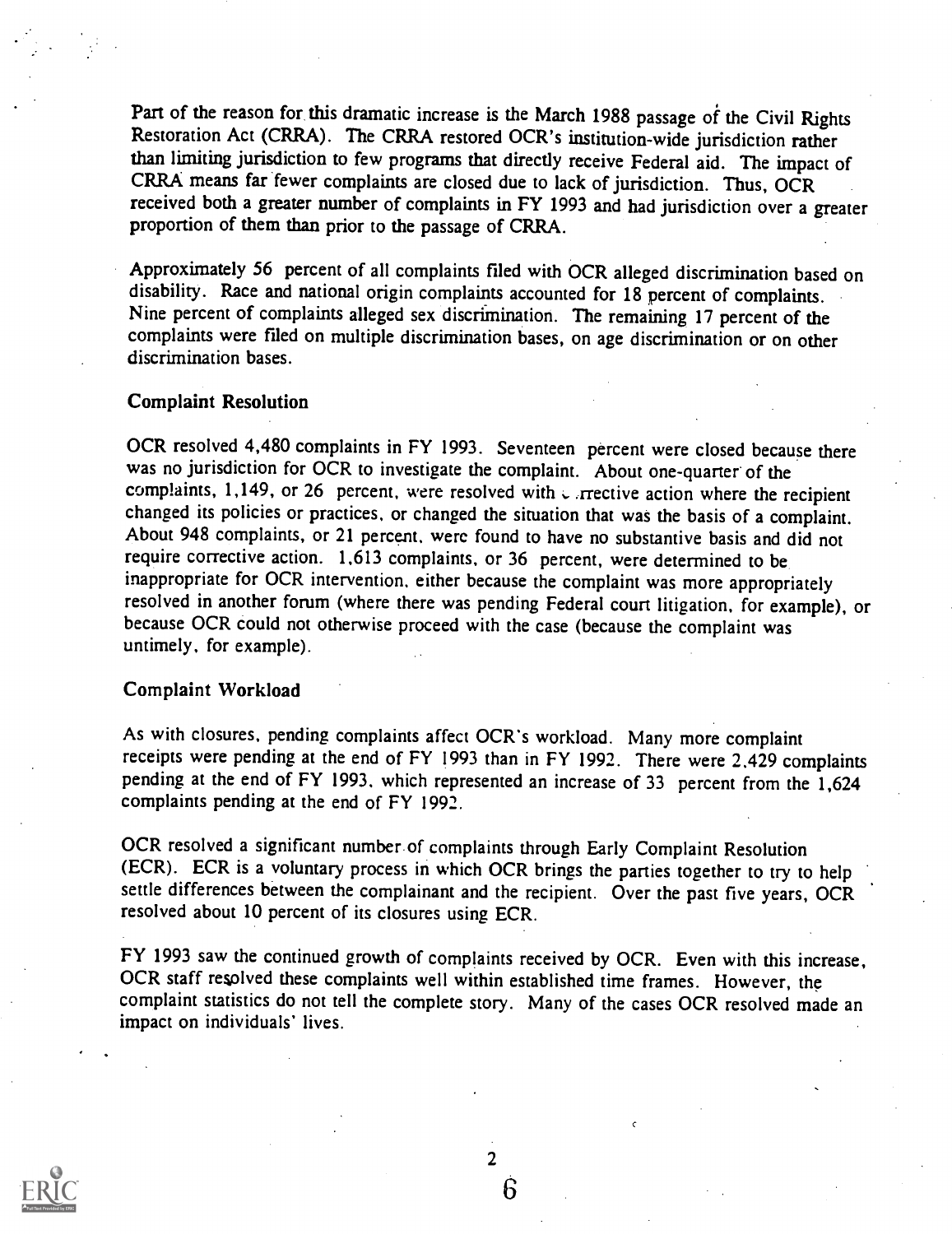### Impact of Complaint Investigations on Elementary and Secondary Students' Lives

Many of the issues raised in complaints filed against some of the Nation's 16,000 school districts that receive Federal funds concerned the basic right of access to equal education by individuals as well as groups. The real-life stories told below are drawn from complaints in which OCR secured voluntary corrective action from school districts to resolve civil rights violations.

#### Disability Complaints

Complaints alleging discrimination on the basis of disability can be filed under Section 504 of the Rehabilitation Act of 1973 and Title II of the Americans with Disabilities Act of 1990. They accounted for more complaints filed than on any other basis. In FY 1993, 65 percent of elementary and secondary level complaints alleged discrimination due to a student's disabling condition.

OCR resolved a number of complaints in FY 1993 involving some of the most fundamental rights of children with disabilities to equal educational epportunity. In one case, the district assigned all students classified as educable mentally retarded, trainable mentally retarded, and learning disabled to one classroom in the basement of one school building. There was no distinction made regarding the age or the individual educational needs of these students. Parents also were asked to purchase supplies and materials made available to students without disabilities at no cost. Following OCR's investigation, the district will educate students with disabilities with other students to the maximum extent possible. Where students with disabilities cannot be educated in the regular educational environment with the use of supplementary aids and services, the district will place them in a comparable educational setting and furnish appropriate educational supplies and materials.

In another school district, there were no physically accessible elementary or middle school buildings. Prior to a complaint filed with OCR, the district was told by a consulting architect that it would cost \$765,000 to make its educational program accessible to persons with disabilities. While conducting a complaint investigation, OCR explained alternatives for making the district's educational program accessible. The district incorporated this information in undertaking changes. leading to compliance with the law at a cost of only \$40,000.

#### Disability Complaints Filed by a Single Complainant

In FY 1993, a single complainant filed hundreds of complaints alleging that students with disabilities lack access to education programs in public and parochial schools. Most of these complaints were filed against schools in the northeast United States, in OCR's Regions I and III. These complaints added significantly to both the Nation's total complaint receipts and to the receipts of the two regions that were affected. Region III's complaints, for example, increased by 83 percent in FY 1993 due to this single complainant.



3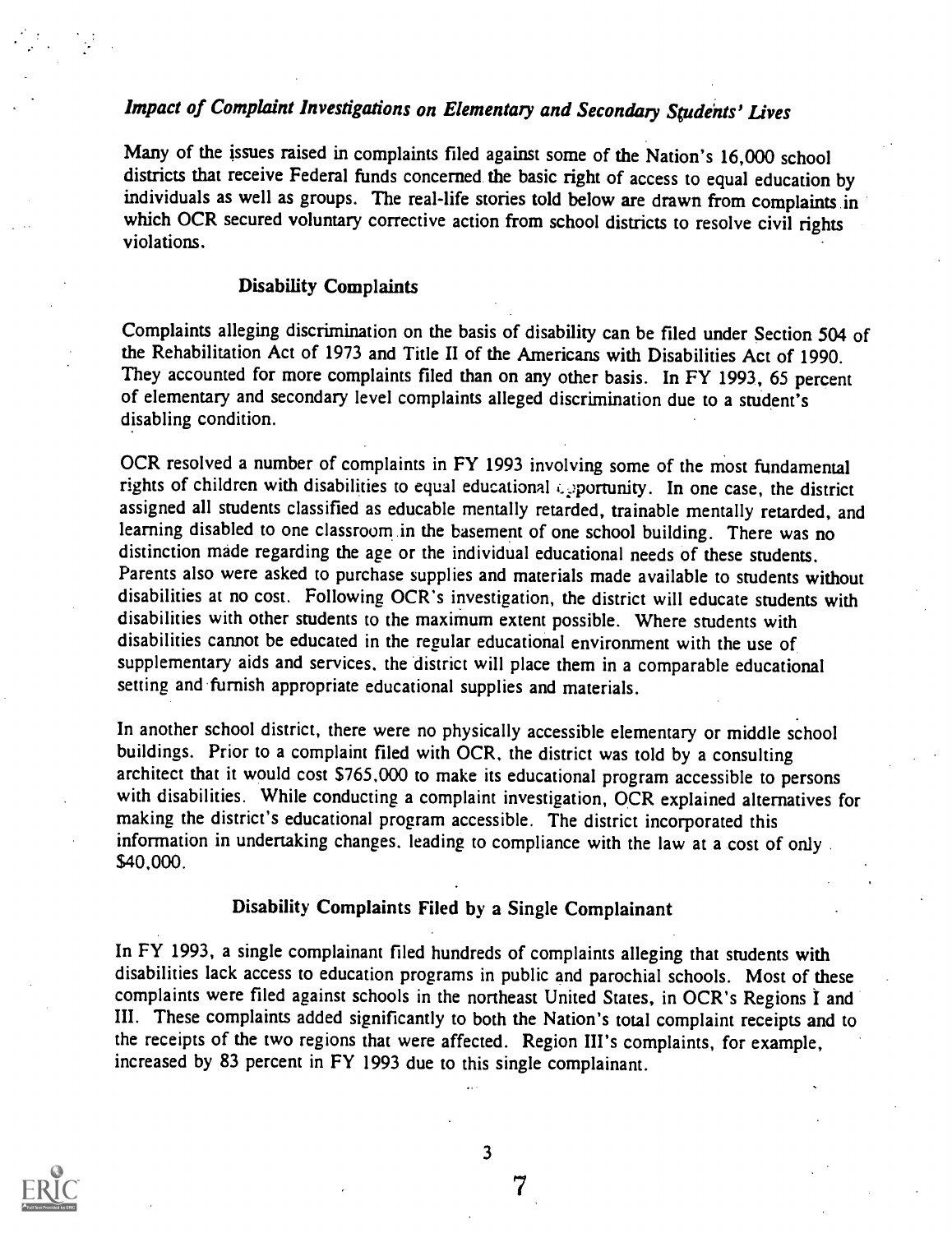To investigate effectively these complaints with no significant extra resources, the two regions took into account the systemic problem that underlay the complaints. In Region III, for example, complaints against many Philadelphia parochial schools were merged so the Region could work with Philadelphia's single parochial school district. This action eliminated the need to work with administrators of each parochial school. In Region I, OCR officials met with the Chief State School Officers of the area to address the numerous program accessibility problems. In Vermont, for example, OCR explored the approaches and available options to achieve program access with the Commissioner of Education.

#### Limited English Proficient Students

Discrimination based on English language proficiency violates Title VI of the Civil Rights Act of 1964, but lack of language assistance programs and access to educational opportunities continue to be persistent barriers to students with limited English proficiency. About 16 percent of all FY 1993 elementary and secondary level complaints were filed on the basis of race or national origin. A typical complaint filed on national origin grounds was against Washington's Pasco School District. The complaint alleged there were 2,600 students of limited English language proficiency (LEP) who were r. .. given the educational services they needed to participate effectively in school. OCR found that the district had not adequately identified all of its LEP students, that it did not have enough qualified staff for its LEP programs, that the LEP students who had left the programs were not properly monitored and that the evaluation of its program was insufficient.

As a result of OCR's investigation, the Pasco district agreed to correct the violations. In the settlement OCR negotiated with the district. OCR will monitor the alternative language services provided to individual LEP students for the next three years. Not only are the district's current 2,600 LEP students helped by this agreement but future LEP students also will gain. In fact, advocacy organizations are using OCR's actions as a model for other school districts that wish to address possible deficiencies in their own programs.

#### Racial Harassment

Other Title VI complaints were filed solely on race discrimination. In the predominantly white suburban School District #113, in Highland Park, Illinois, harassment against black students was severe and pervasive, creating a hostile environment. The seven black high school students were subjected to racial stereotypes, slurs and racial conflict--despite the district's written policy covering discrimination issues, including racial and ethnic harassment. OCR negotiated a settlement agreement that implemented the district's nondiscrimination policy. The district agreed to give in-service training for all staff on their responsibility to enforce non-discrimination policies. Staff also received guidance on how to report racial incidents among students. Students received orientation on interracial understanding and cultural diversity, and were educated about the district's nondiscrimination policy. They were also given information on filing racial harassment grievances and were informed that racial harassment and discrimination would not be tolerated by school staff or the administratior..



 $\mathcal{L}^{\text{max}}_{\text{max}}$ 

4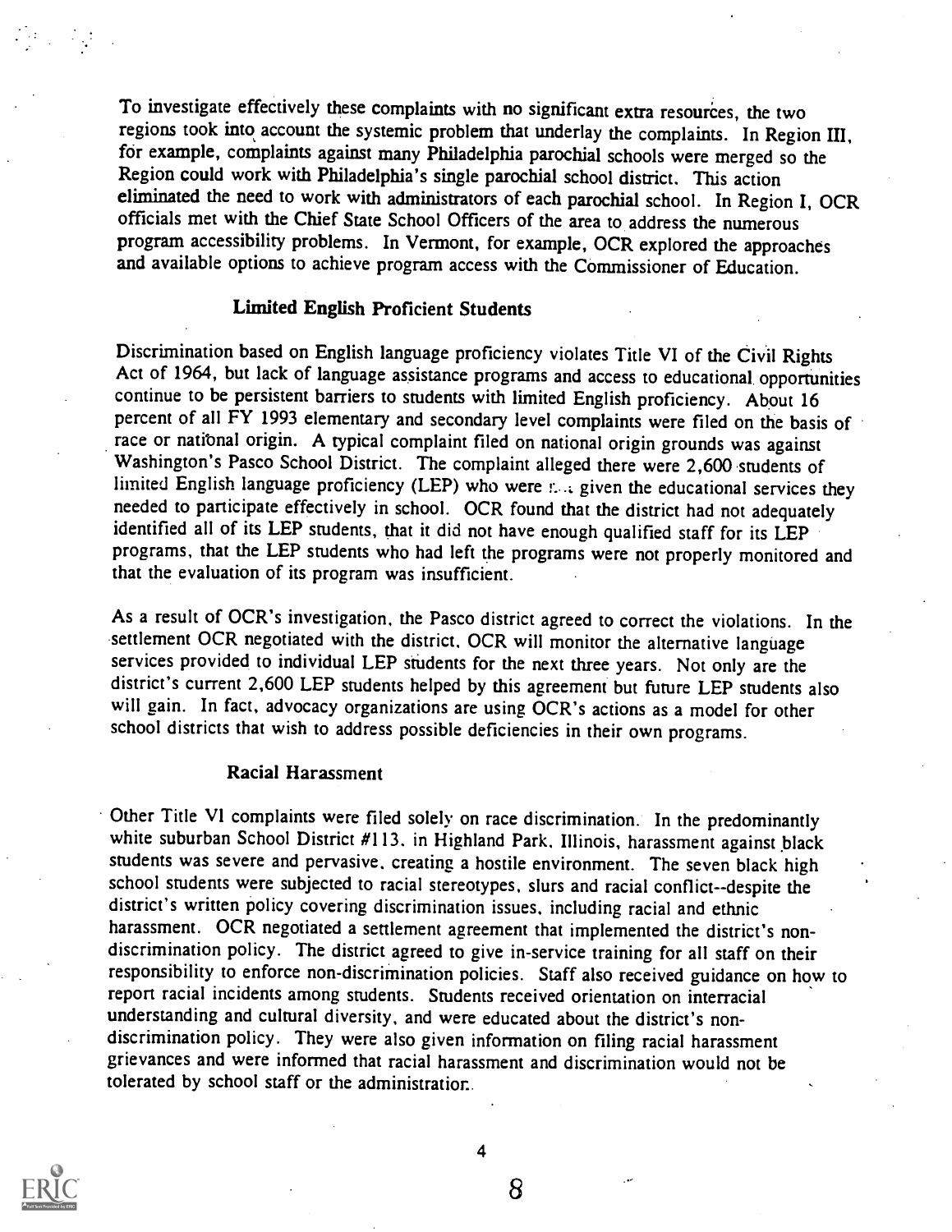#### Sexual Harassment-

Discrimination based on sex violates Title IX of the Education Amendments of 1972. In FY 1993, about seven percent of all complaints alleged sex discrimination in elementary and secondary schools, and OCR received its first complaints of sexual harassment of girls in elementary school. The first complaint investigated by OCR about sexual harassment of young girls was filed against Eden Prairie Independent School District #242, Minnesota. Some of the students sexually harassed were as young as six years old and were in first grade. OCR found sexual harassment against these girls and others to be severe and pervasive, including sexual slurs and actual or threatened physical contact.

As a result of OCR's investigation, the district agreed to several remedies, beginning with guidelines for implementing its policy on sexual harassment and procedures for reporting, documenting and investigating these complaints. Staff received training in sexual harassment issues and procedures for recognizing and evaluating incidents of sexual harassment. The district also applied the investigative and reporting measures to all reports of student-tostudent sexual harassment as clarified in its policy. The district's curriculum for students now addresses the issue of sexual harassment.

In addition to investigating complaints of sexual harassment, OCR provides technical assistance. OCR's regional office in California assisted three school districts--Modesto City Schools, Santa Paula Unified School District and Santa Rosa Elementary School District--in recognizing that a district must recognize and take steps to remedy the hostile environment that is created by sexual harassment.

#### Impact of Complaint Investigations on Postsecondary Students' Lives

About 27 percent of all OCR complaints were filed against the Nation's colleges and universities in FY 1993. This proportion of postsecondary .school complaints has not changed over the past five years.

#### Disability Complaints

As with elementary and secondary school complaints, the greatest number of complaints against colleges and universities, 38 percent, were filed on the basis of disability status.

One complaint alleged discrimination against students with disabilities at City College of San Francisco, citing lack of physical accessibility as the issue. When OCR investigated, it found the entire campus inaccessible to people with disabilities. For example, students with impaired mobility were assigned to classrooms that presented physical barriers to them.

As a result of OCR's investigation, City College of San Francisco agreed to complete extensive structural modifications throughout the campus and to adopt notices, policies and procedures to ensure that all programs and activities are readily accessible. Because of OCR's efforts, this College will become one that attracts students with disabilities rather than being viewed as inhospitable due to substantial physical barriers.



5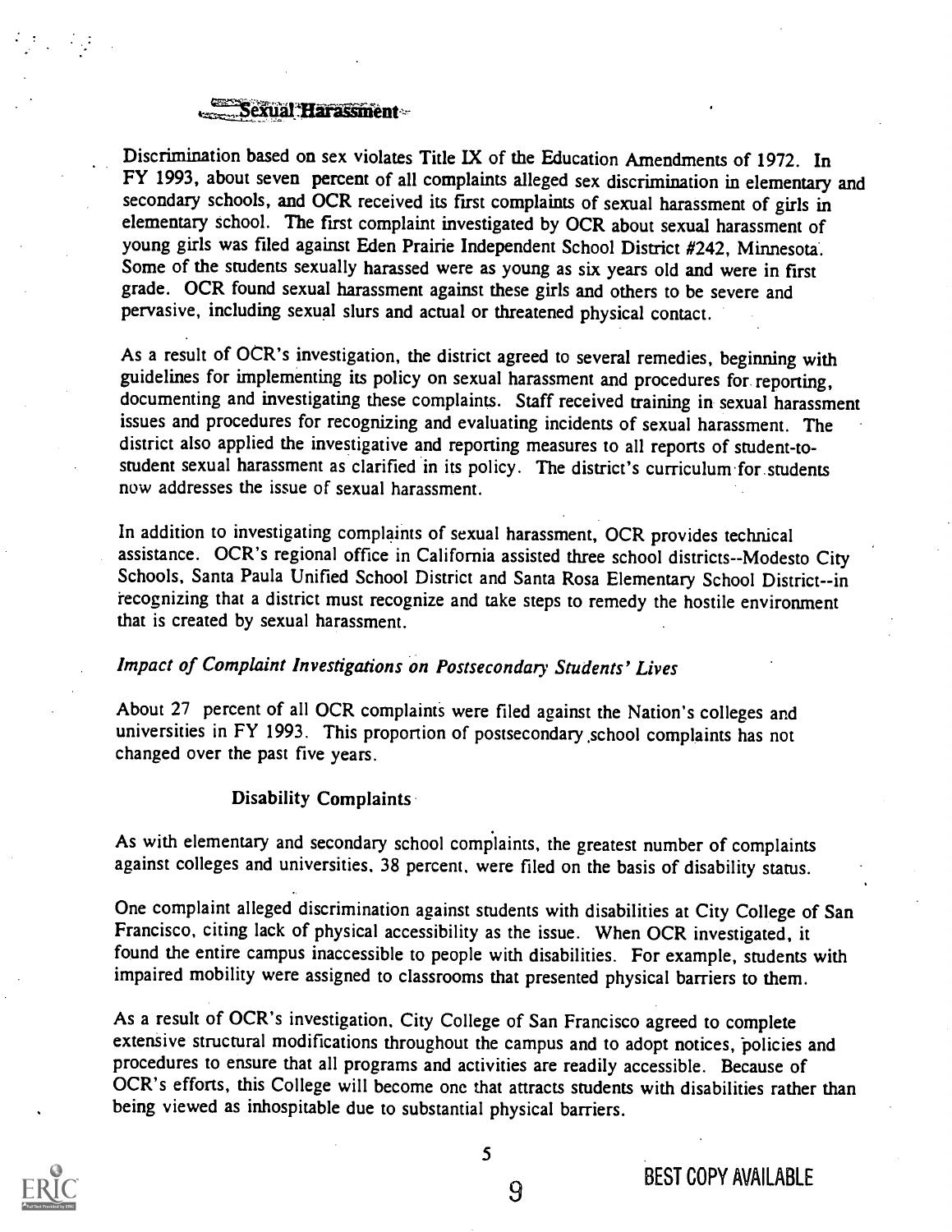#### Minority Participation in Programs

The second highest number of complaints filed against colleges and universities, or 22 percent, was on the basis of race and national origin discrimination.

One complaint in Connecticut was filed against the State Board of Governors for Higher Education. The Board is responsible for governing Connecticut's public education system. Asian-Americans and Native American Indians were being excluded from the state's Minority Advance Program, which had been founded to increase minority representation for students, faculty and staff in higher education within the state. The state had included only blacks in the program. OCR found the exclusion of Asian-American and Native American students to be improper and helped the Board develop a voluntary compliance plan that will allow all racial minorities to benefit from the program.



Fourteen percent of complaints against colleges and universities alleged sex discrimination. One complaint resolved in FY 1993 involved a profess: at the State University of New York (SUNY) at Buffalo. This male professor sexually harassed female students. After OCR's intervention, SUNY disciplined the professor and expanded its student survey to include responses on possible sexual harassment.

#### Compliance Reviews

#### Compliance Reviews Initiated

Compliance reviews are an important part of OCR's overall civil rights enforcement responsibilities. Compliance reviews permit OCR to target resources on compliance problems that appear to be serious or national in scope. In addition, OCR can use knowledge of which issues are priorities to focus limited discretionary resources and to bring a balance between complaint and compliance review issues.

Selection of review sites is based on various sources of information, which include survey data and information provided by complainants, interest groups, media and the public.

During FY 1993, 101 compliance reviews were begun. This number represents a 31 percent increase in reviews over the prior year. In FY 1993, OCR closed 82 compliance reviews, the second highest number of reviews resolved in the past five years.

#### Compliance Review Resolutions

OCR issues Letters of Findings (LOF) to recipients notifying them of determinations on issues OCR investigates in the course of compliance reviews. When violations are found, OCR tries to negotiate corrective action before issuing an LOF. If the negotiations are successful, a violation-corrected LOF is issued. If the negotiations are unsuccessful,  $a \cdot$ violation LOF is issued. If no violation is found, a no-viOlation LOF may be issued.



REST COPY AVAILABLE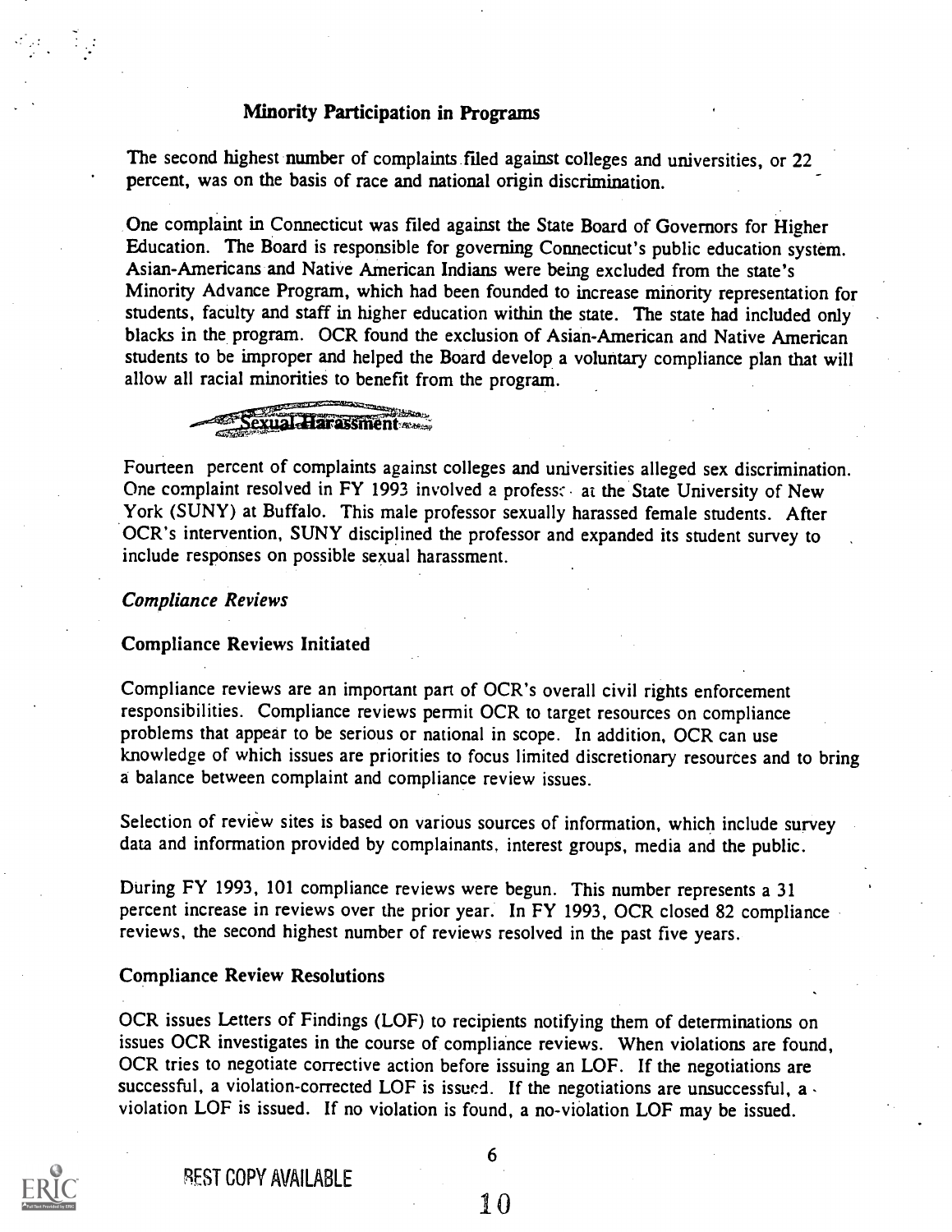In OCR's compliance reviews resolved in FY 1993, civil rights violations requiring corrective action were found in 66 percent of cases. OCR was able to negotiate corrective action in most of the instances and, as a result, very few cases proceeded towards enforcement action.

#### Other Compliance Activities

In addition to complaint investigations and compliance reviews, other compliance activities are conducted by OCR.

#### Magnet Schools Assistance Program

OCR works with the Office of Elementary and Secondary Education to certify that applicants of the Magnet Schools Assistance Program (MSAP) will meet nondiscrimination assurances. MSAP funding is intended to reduce, eliminate and prevent minority isolation in elementary and secondary magnet schools. In FY 1993, OCR reviewed the nondiscrimination assurances from 151 school districts that applied for MSAP grants  $\cdot$  continuation grants.

#### Vocational Education

All states develop Methods of Administration (MOA) plans that describe how they will monitor their own programs and those of their subrecipients to ensure compliance with Federal civil rights laws, including those enforced by OCR. OCR is responsible for certifying that each state has met its MOA commitments.

For 13 years, annual reports were submitted to OCR by each of the states and other entities. We found this process inefficient and ineffective. In the spirit of the Reinventing Government initiative, we examined the purpose and intent of the MOA process. The aim was to strengthen the civil rights roots of MOAs through providing greater flexibility to states, through making efficient use of Federal resources, cutting burdensome reporting requirements and holding states accountable for the achievement of substantive civil rights goals.

As part of the redesign process, OCR gave two-thirds of the states an option of not submitting an MOA report in 1993. We also surveyed the states and civil rights and vocational education organizations for suggestions on how OCR can support the states' activities. The result will be both a streamlined MOA process and a new partnership with states to achieve nondiscrimination in vocational education.



7

1.1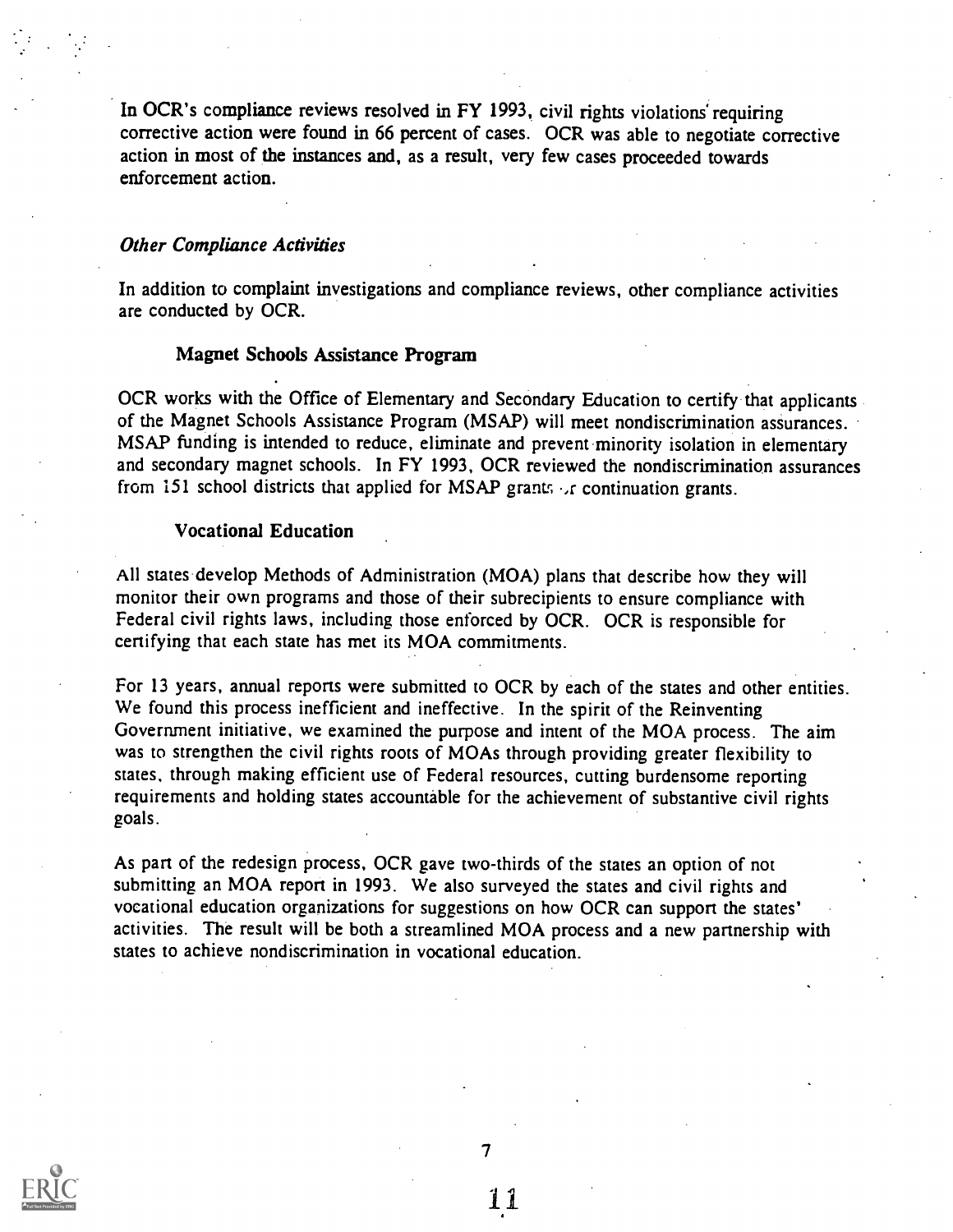#### Administrative Litigation

#### Southwestern Virginia Training Center

A complaint was filed by a residential aide at the Southwestern Virginia Training Center, a state operated training facility for developmentally disabled individuals. The aide was fired due to a work-related disability after the Center adopted a non-accommodation policy. After extensive efforts at voluntary compliance, the Center was given a Notice of Opportunity for Hearing. Due to the egregious nature of the violation, OCR has deferred final approval of the Center's applications for new financial assistance or increases in financial assistance. The hearing is scheduled to be held in 1994.

#### California Department of Corrections

OCR received a complaint from a vocational education instructor at the state's Soledad Training Center who was fired after the Center learned that he had dyslexia. This action violated Section 504. However, the Center would not voluntarily comply with Federal non-discriminatory requirements. A Notice of Opportu. ,ty for Hearing was issued in January 1993, but shortly after, the state entered a comprehensive settlement agreement. The administrative proceeding was stayed pending full implementation of the settlement agreement.

#### Higher Education Desegregation

OCR monitors higher education desegregation plans in those states that previously operated dual systems of higher education. There are six states that OCR has not made a final determination as to whether they have corrected Title VI violations. These states are Florida, Kentucky, Maryland, Pennsylvania, Texas, and Virginia.

The U.S. Supreme Court issued its decision in Ayers v. Fordice on June 26, 1992. The decision enunciated standards for determining whether former racially segregated public higher education systems have eliminated vestiges of racial discrimination. It held that race neutral policies alone are not sufficient to demonstrate a state has effectively discharged its affirmative obligation to dismantle a *de jure* system of higher education.

This decision is directly relevant to the Department's higher education activities. The Fordice decision held that before a State has discharged its affirmative duty to eliminate the vestiges of its de jure system, it must examine a "wide range of factors to determine whether [a] State has perpetuated its formerly de jure segregation in any facet of its institutional system."

#### Technical Assistance

The aim of OCR's technical assistance (TA) efforts is to prevent violations of the civil rights laws. Technical assistance is provided through such activities as on-site consultations, conference participation, training classes, workshops and meetings, as well as through

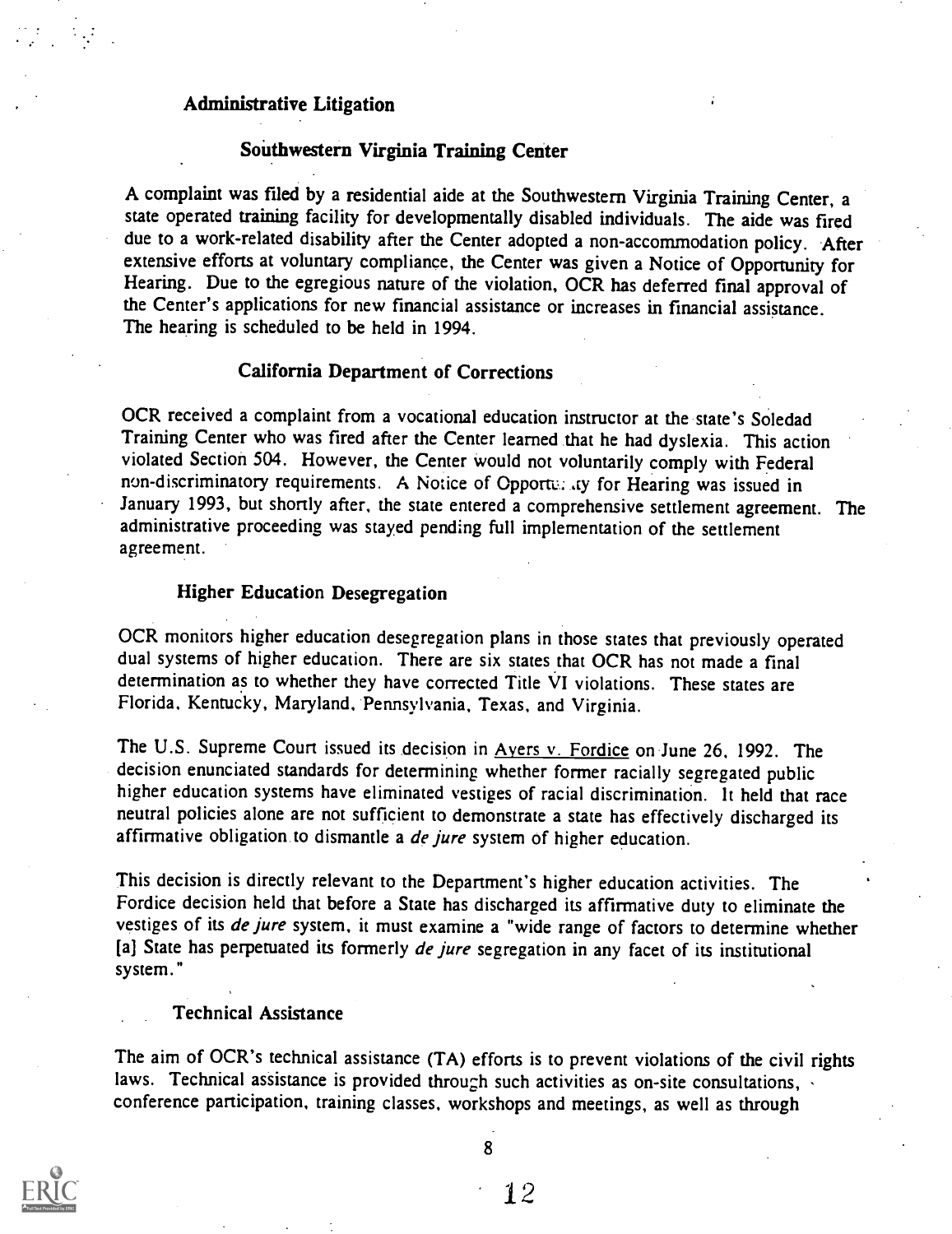written information and telephone consultations. Although TA is often provided during a complaint investigation or a compliance review, OCR also conducts a broad program of proactive TA outreach.

In FY 1993, in addition to tens of thousands of informal requests for information, OCR responded to 2,498 requests for TA. This total represents a 23 percent increase in TA deliveries over FY 1992.

Most requests for TA (54 percent) came from such individual beneficiaries as students or parents. Recipient institutions made about one-third of these requests, with colleges and universities accounting for 16 percent of the total. There were 28 percent more requests in FY 1993 than in the previous year. As in the past, most of these requests (71 percent) were about disability discrimination issues.

Technical assistance is delivered to a variety of organizations and their people. For example, one region initiated a major outreach to the Illinois State Board of Education on Title II of the ADA. Another region conducted workshops on racial harassment with Eastern Michigan University and Western Michigan University. In a western region, a school district's. bilingual staff was provided with TA on their obligations toward national origin minority students with limited English proficiency. In a different region, parents received written information and telephone responses to their questions on their children and Section 504 and Title II of the ADA.

#### New Publications

"The Provision of An Equal Education Opportunity to Limited English Proficient Students" was sent with a cover letter signed by the Secretary to 380 state and local officials and organizations having an interest in LEP issues.

In addition, a poster titled, "Campus Diversity--See People in the Right Light," was distributed to the leaders of all postsecondary schools in the country. Regional offices are also providing the posters to interested recipients.



 $\mathbf Q$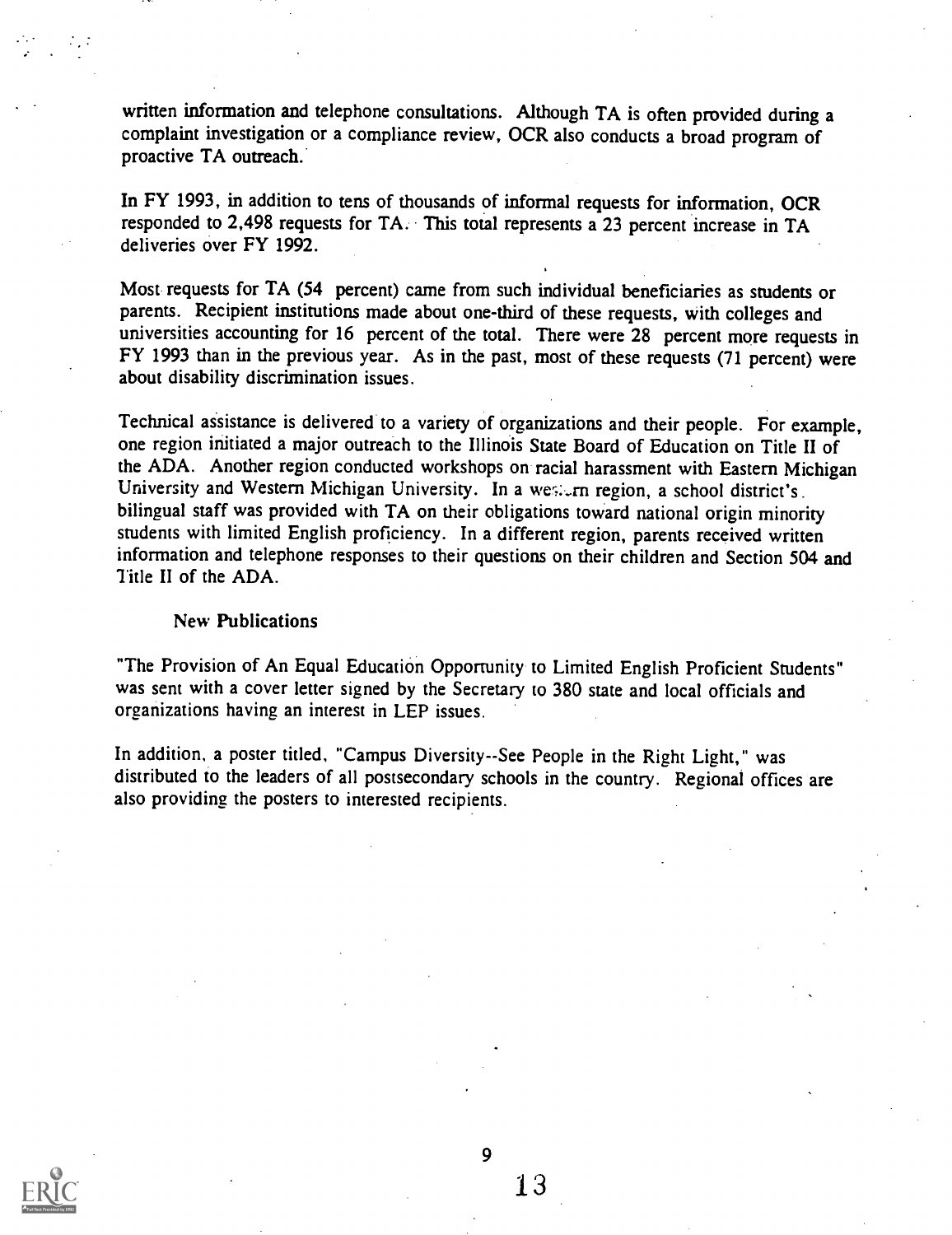#### CHAPTER II LOOKING FORWARD

OCR has begun to set its course for 1994 and beyond. In 1993, the new Assistant Secretary held an unprecedented number of town meetings, focus groups and other forums to bring to light the concerns, hopes and ideas of OCR staff and of the education community. In each region, OCR staff are listening to their local communities. This outreach will provide the foundation for the clear articulation of OCR's agenda, the direction for OCR's enforcement activities and staff resources.

#### Setting Priorities

In a world of competing demands and limited resources, only a focused effort will allow OCR to continue effective resolution of civil rights problems. OCR intends to develop a more strategic approach to civil rights enforcement. Growing out of its outreach efforts, a number of themes are already clear.

OCR must direct itself towards impact on students' lives. OCR will maximize the impact of available resources on civil rights in education.  $CCR \vee \mathbb{I}$  consider as broad a range of input as practicable in the setting of its priorities to ensure that OCR addresses the most acute problems of discrimination. OCR.will provide tangible assistance to the greatest number of students possible.

OCR must work in partnership with students and parents. OCR will help others to learn to solve their problems of securing equal access to quality education. OCR will focus on systemic education reform that enables communities throughout the nation to understand, commit to and implement strategies that provide opportunities for all to learn.

Finally, OCR must invest in people. OCR will recruit and retain the highest calibre staff, and will develop the training and tools they need to become most effective. OCR will need to provide an environment that values participation, innovation and change. OCR will need to model diversity, fairness and concern for employee well-being.

#### Civil Rights Cases and Policy

In 1993, nearly 90 percent of OCR resources were spent in a complaint mode. This approach did not adequately address the variety of civil rights problems faced by vulnerable groups in the U.S. unable or afraid to complain. For example, LEP students were largely unserved by the OCR complaint process.

In 1994, OCR will revisit fundamentally its approach to complaint processing. Our goal is to provide more timely and more effective intervention at the begimiing of the complaint process. OCR anticipates that students, parents and educators will become more central to the resolution of their own complaints.

OCR will also renew its compliance review program. Working wherever possible in partnership with state and local educational institutions, OCR will seek to address civil rights

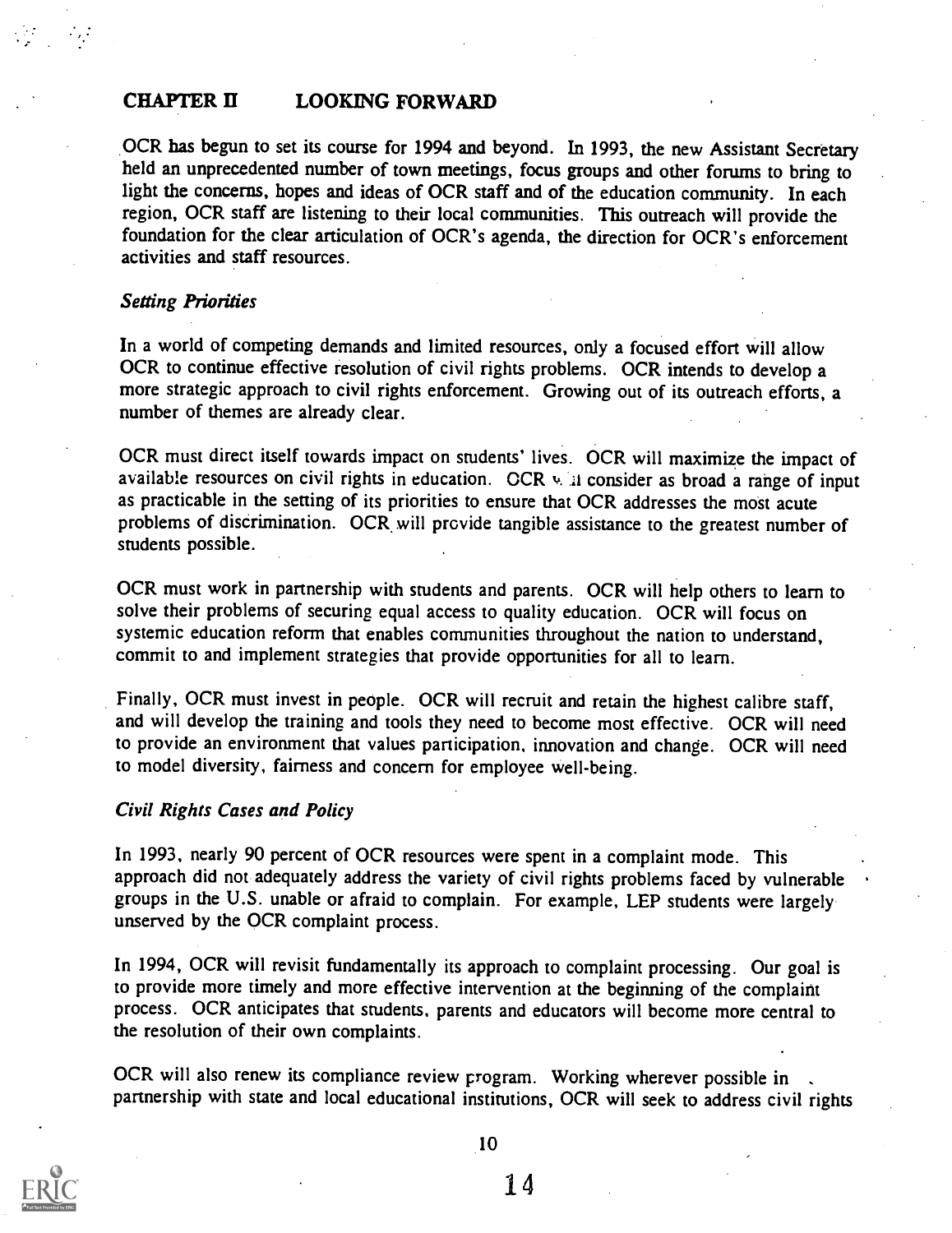problems early and proactively. This will require OCR's dedication to collaboration within the Department of Education and throughout the education community. To ensure that Federal funds do not support discrimination, however, OCR is prepared to take enforcement action when voluntary compliance carmot be obtained.

OCR must also facilitate discussion on a wide range of policy problems that have been largely, ignored over the past decade. Desegregation, race targeted scholarships, racial and sexual harassment, treatment of disabled students and other issues require the collective attention of policy makers inside and outside of the Department.

#### Management Reform

Hardly a year has gone by without a public report critical of OCR's operations. Carrying out its civil rights responsibilities will require OCR to address fundamentally its methods of doing business.

The National Performance Review (NPR) provides the blueprint for a government that works better and costs less. OCR intends to apply the NPR's rinciples of staff empowerment, delayering and customer orientation to its management initiatives. These activities will necessitate a greater degree of labor/management partnership than ever before.

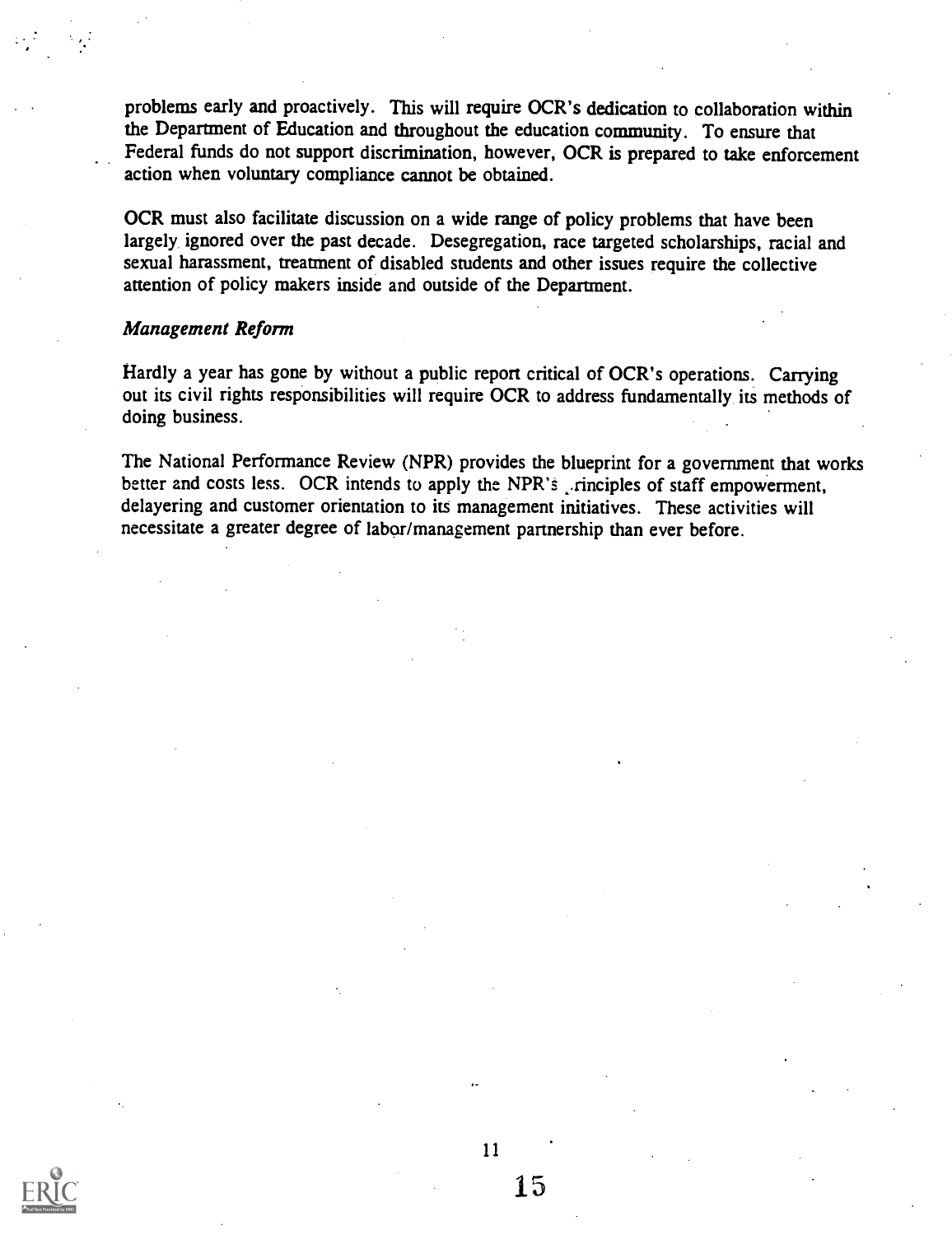#### APPENDIX A

#### Statutory Responsibilities and Federal Relationships

The Office for Civil Rights (OCR) in the U.S. Department of Education (ED) is a law enforcement agency. Its primary responsibility is to ensure that recipients of Federal fmancial assistance do not discriminate against students, faculty, or other individuals on the basis of race, color, national origin, sex, disability, or age.

OCR is responsible for enforcing the following Federal civil rights laws:

- Title VI of the Civil Rights Act of 1964, which prohibits discrimination on the basis of race, color, or national origin, 42 U.S.C. 2000d et seq. (implementing regulation at 34 C.F.R. Parts 100 and 101);
- Title IX of the Education Amendments of 1972, which prohibits discrimination on the basis of sex in educational programs, 20 U.S.C. 1681 et seq. (implementing regulation at 34 C.F.R. Part 106);
- Section 504 of the Rehabilitation Act of 1973, which prohibits discrimination on the basis of physical and mental disability, 29 U.S.C. 794 (implementing regulation at 34 C.F.R. Part 104);
- The Age Discrimination Act of 1975, which prohibits discrimination on the basis of age, 42 U.S.C. 6101 et seg. (implementing regulation at 34 C.F.R. Part 110); and
- Title II of the Americans with Disabilities Act of 1990, which prohibits discrimination on the basis of disability.

Under the first four statutes. OCR has jurisdiction over programs and activities that receive Federal financial assistance. For educational institutions, the Civil Rights Restoration Act of 1987 defines jurisdiction over programs and activities as authority over all the operations of a recipient. Under the Americans with Disabilities Act (ADA), OCR has jurisdiction over public elementary and secondary education systems. public institutions of higher education., vocational education programs and public libraries.

OCR also has been delegated civil rights enforcement authority by eleven other Executive Branch departments and agencies, including a delegation agreement that OCR entered with the Department of Interior in FY 1992.

The civil rights laws enforced by OCR extend to a wide range of recipients of Federal funds. Recipients covered by these laws include all state education and rehabilitation agencies and their subrecipients, as well as the education and rehabilitation agencies of the District of Columbia, Puerto Rico, the Virgin Islands, American Samoa,

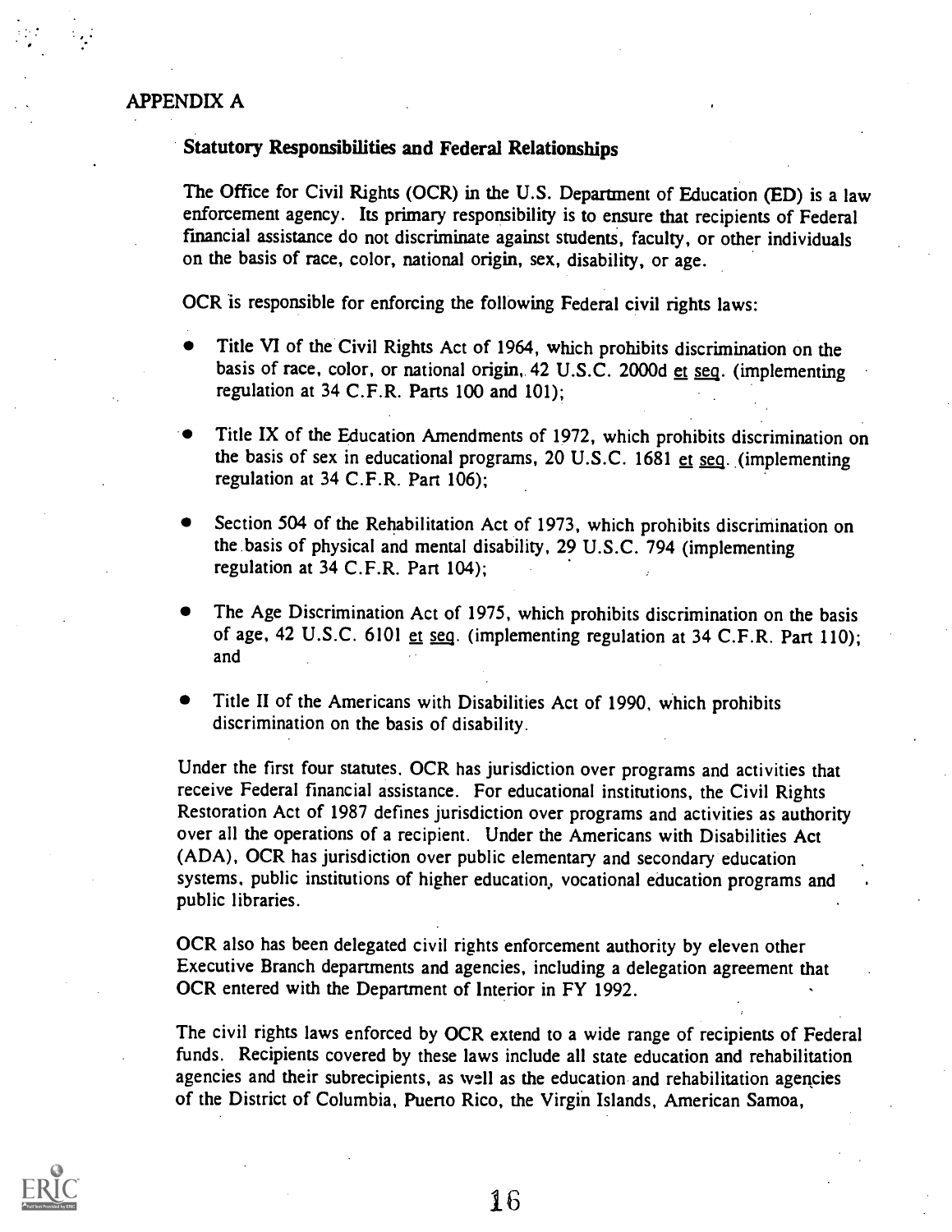Guam, Wake Island, the Canal Zone, and the territories and possessions of the United States. These recipients also include nearly every school district and postsecondary institution; thousands of proprietary schools, libraries, museums, and correctional facilities; and other institutions that receive Federal fmancial assistance from ED.

In carrying out its civil rights enforcement responsibilities, OCR works with other Federal agencies, including the Department of Justice (DOJ), the Equal Employment Opportunity Commission (EEOC), and the Federal Mediation and Conciliation Service (FMCS).

Under Executive Order 12250, DOJ is responsible for coordinating Federal Government agencies' enforcement of Title VI, Title IX, Section 504, and other Federal laws that prohibit discrimination on the basis of race, color, national origin, sex, disability, or religion in programs and activities receiving Federal financial assistance. Primary enforcement responsibility remains with the individual agencies, while leadership and coordination responsibility, in areas other than employment, is vested in DOJ. Pursuant to Executive Order 12250, other Federal agencies have delegated authority to OCR to conduct civil righ... compliance activities in educational institutions on their behalf.

EEOC has primary coordinating authority under Executive Order 12067 for complaints of employment discrimination. OCR generally refers to EEOC those Title VI and Title IX complaints that allege discrimination solely in employment and that are not systemic or class-based in nature. Section 504 employment complaints, as well as systemic and class-based employment complaints, under Title VI and Title IX, are generally retained for processing by OCR.

EEOC also has jurisdiction in employment cases alleging age discrimination. When complaints of discrimination in employment on the basis of age are filed with OCR, they are transferred to EEOC for investigation and resolution because OCR has no jurisdiction over these cases under the Age Discrimination Act.

OCR shares responsibility with FMCS for processing age discrimination complaints that do not involve employment. OCR screens complaints alleging age discrimination to determine whether it has jurisdiction. If jurisdiction is established, the complaint is forwarded to FMCS for voluntary resolution. If FMCS is unsuccessful, or either party does not agree to mediation by FMCS. OCR investigates the complaint in the same manner as complaints alleging other types of discrimination.

DOJ has primary authority for complaints under the ADA. Under Title II of the Americans with Disabilities Act. DOJ has delegated jurisdiction to ED/OCR for investigating complaints alleging discrimination on the basis of disability that are filed against public elementary, secondary, and postsecondary institutions as well as public libraries.

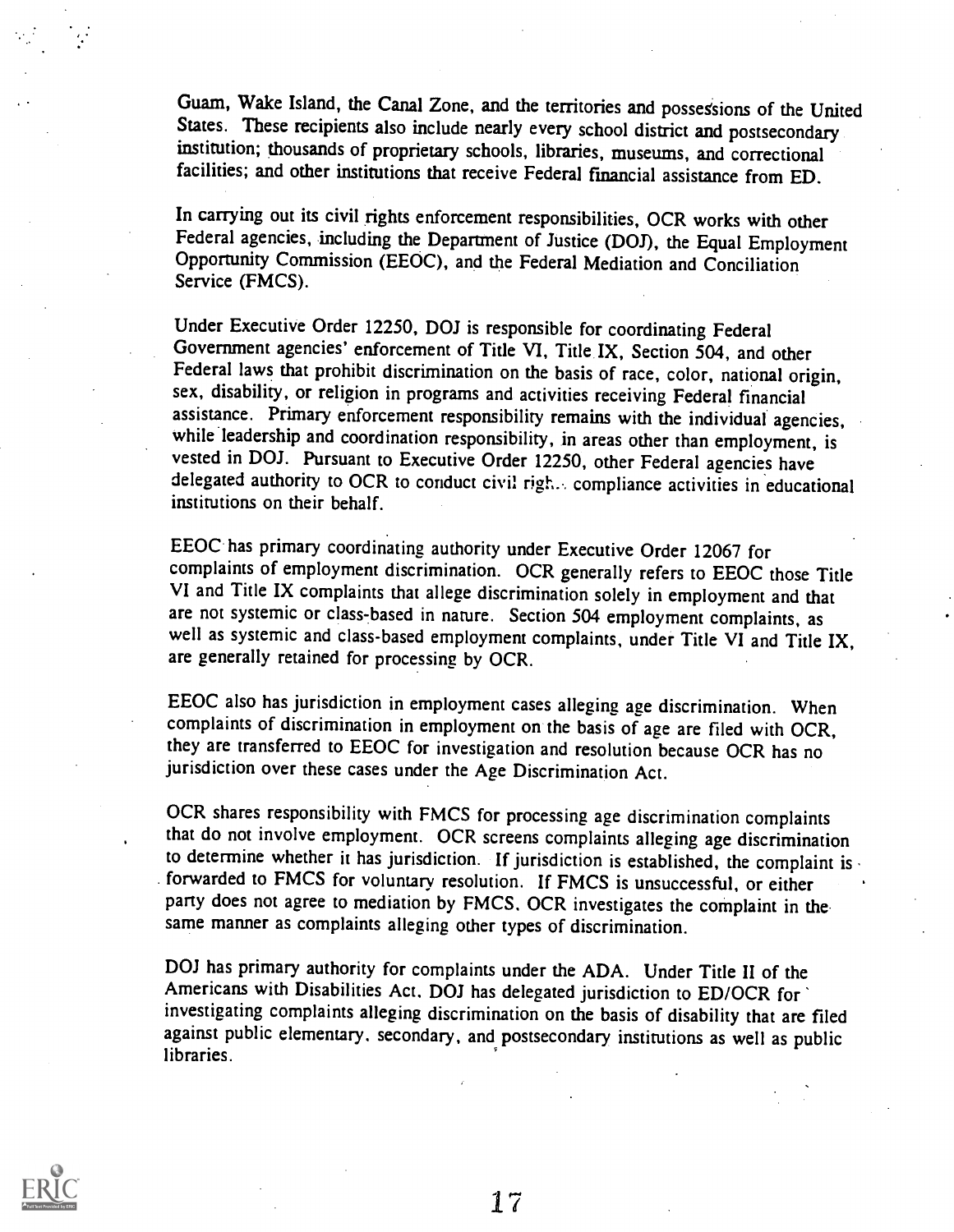OCR works with ED's Office of Special Education and Rehabilitative Services to coordinate the enforcement of certain provisions of the Individuals with Disabilities Education Act with Section 504. OCR also works with ED's Office of Elementary and Secondary Education to implement the civil rights provisions of Title III of the Elementary and Secondary Education Act of 1965, as amended, i.e., the Magnet Schools Assistance Program.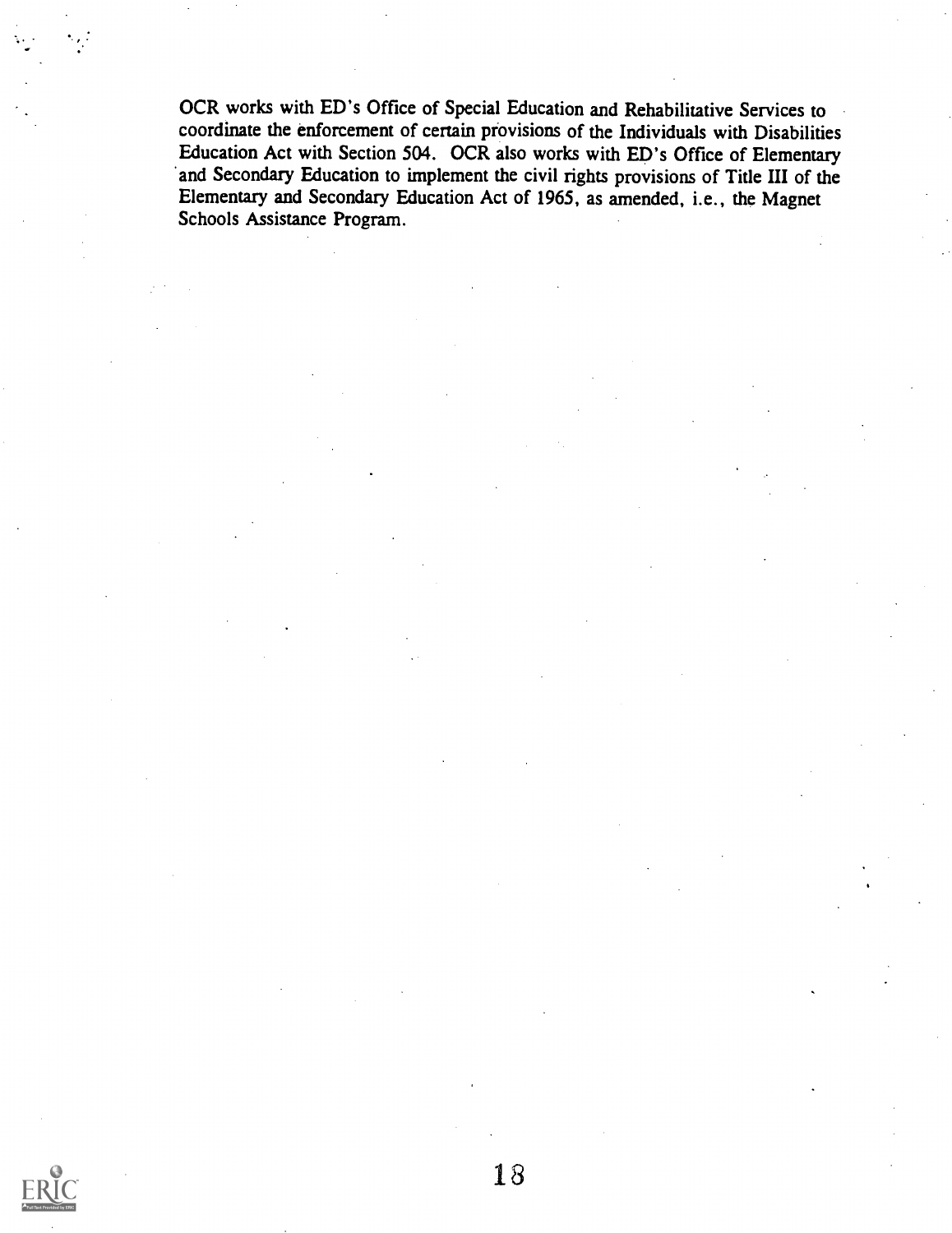#### APPENDIX B

#### STAFFING & BUDGET

OCR's authorized staff ceiling for FY 1993 was 867 full-time equivalent (FTE) positions (made up of full-time permanent and other-than-full-time permanent staff). However, in accordance with Executive Order 12839, which mandated reductions in the Federal civilian work force, OCR's ceiling was reduced to 858 FTE. Twenty-two percent of the staff were located in headquarters and 78 percent were in the ten regional offices.

OCR had a total funding level of \$56,402,000 for FY 1993. The following table provides budget and staffing information on OCR for the past five fiscal years.

| FΥ   | <b>8udget</b><br><b>Estimate</b><br>to Congress | <b>Appropriation</b> | Appropriation<br>After Seques-<br>ter Supplemental | Congressional<br><b>8udget FTE</b><br>Level |  |
|------|-------------------------------------------------|----------------------|----------------------------------------------------|---------------------------------------------|--|
| 1989 | 41,341,000                                      | 40.845.000           | 41,635,000                                         | 820                                         |  |
| 1990 | 45.178,000                                      | 45.178.000           | 44,572,000                                         | 820                                         |  |
| 1991 | 49,900,000                                      | 48.404.371           | 48,405,000                                         | 820                                         |  |
| 1992 | 56,000,000                                      | 55.000.000           | 53,625,000                                         | 855                                         |  |
| 1993 | 61,400,000                                      | 56.857,000<br>$\sim$ | 56,402,000                                         | 858                                         |  |

#### BUDGET AND STAFFING INFORMATION

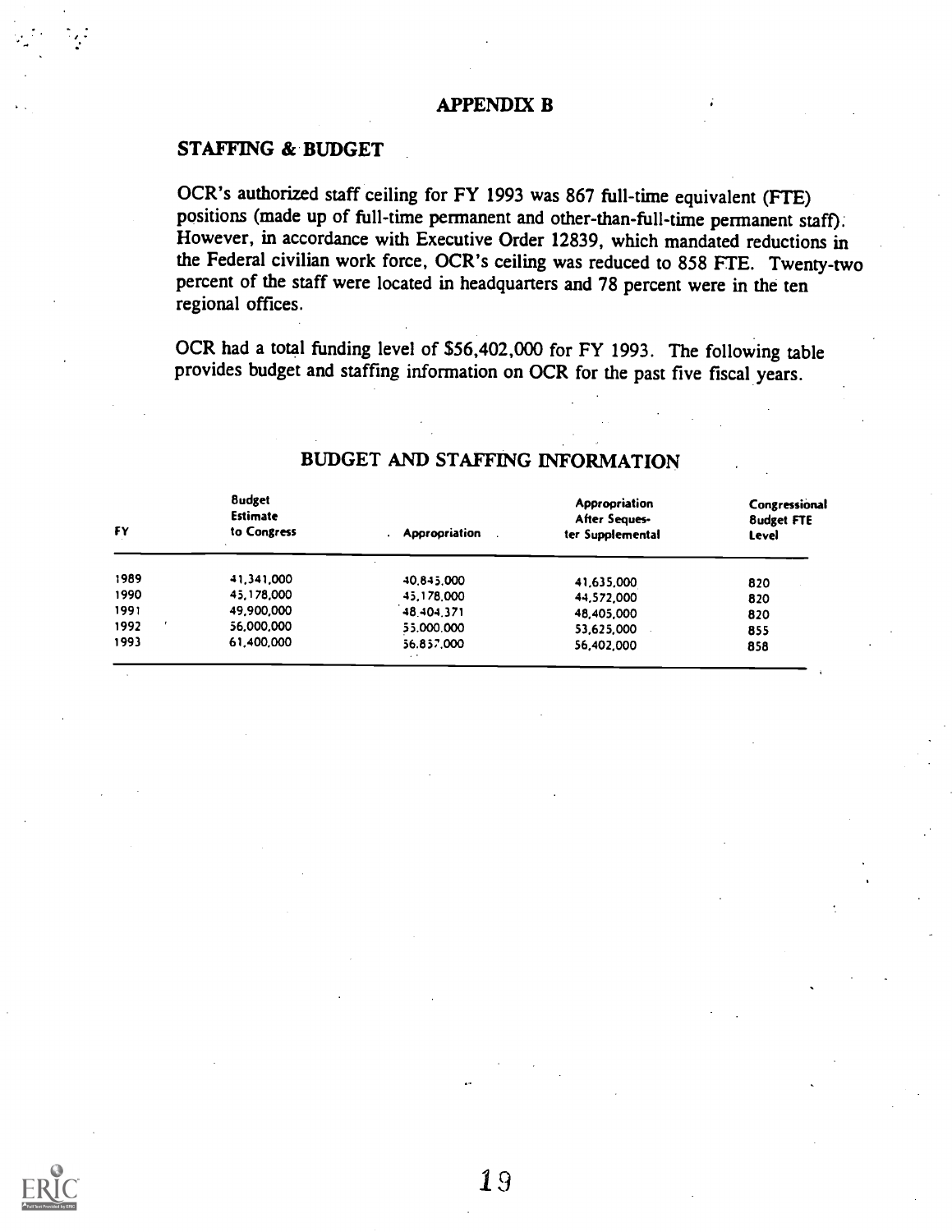#### PUBLICATIONS

Contact your regional civil rights office (see Appendix D for listing) to obtain any of the publications listed below.

#### **General**

7

OCR's 1992 Annual Report to Congress

OCR's 1991 Annual Report to Congress

OCR's 1990 Annual Report to Congress

ED Facts: Information about the OCR

Notice of Nondiscrimination

How to File A Discrimination Complaint

Federal Regulations, Vocational Education Program Guidelines (March 21, 1979)

Vocational Education and Civil Rights

The Guidance Counselor's Role in Ensuring Equal Educational **Opportunity** 

Nondiscrimination in Employment Practices in Education

What Schools Can Do to Improve Math and Science Achievement by Minority and Female Students

#### Title VI of the Civil Rights Act of 1964 (Title VI)

Title VI Regulations, **Federal Register**, May 9, 1980

Education and Title VI (Available in English and Spanish)

Student Assignment in Elementary and Secondary Schools and Title VI Magnet Schools: Promoting Equal Opportunity and Quality Education Historically Black Colleges and Universities and Higher Education **Desegregation** 

The Provision of an Equal Education Opportunity to Limited English Proficient Students

#### Title IX of the Education Amendments of 1972 (Title IX)

Title IX Regulations, **Federal Register**, May 9, 1980

Federal Regulations, Policy Interpretation on Title IX Intercollegiate Athletics, December 1979

Title IX Grievance Procedures: An Introductory Manual

Title IX and Sex Discrimination (Available in English and Spanish) Title IX Athletics Manual (Includes Regulations, Policy Interpretations, & OCR Fact Sheet)

Equal Opportunity in Interco<sup>l</sup>!egiate Athletics: Requirements Under Title IX of the Education Amendments of 1972

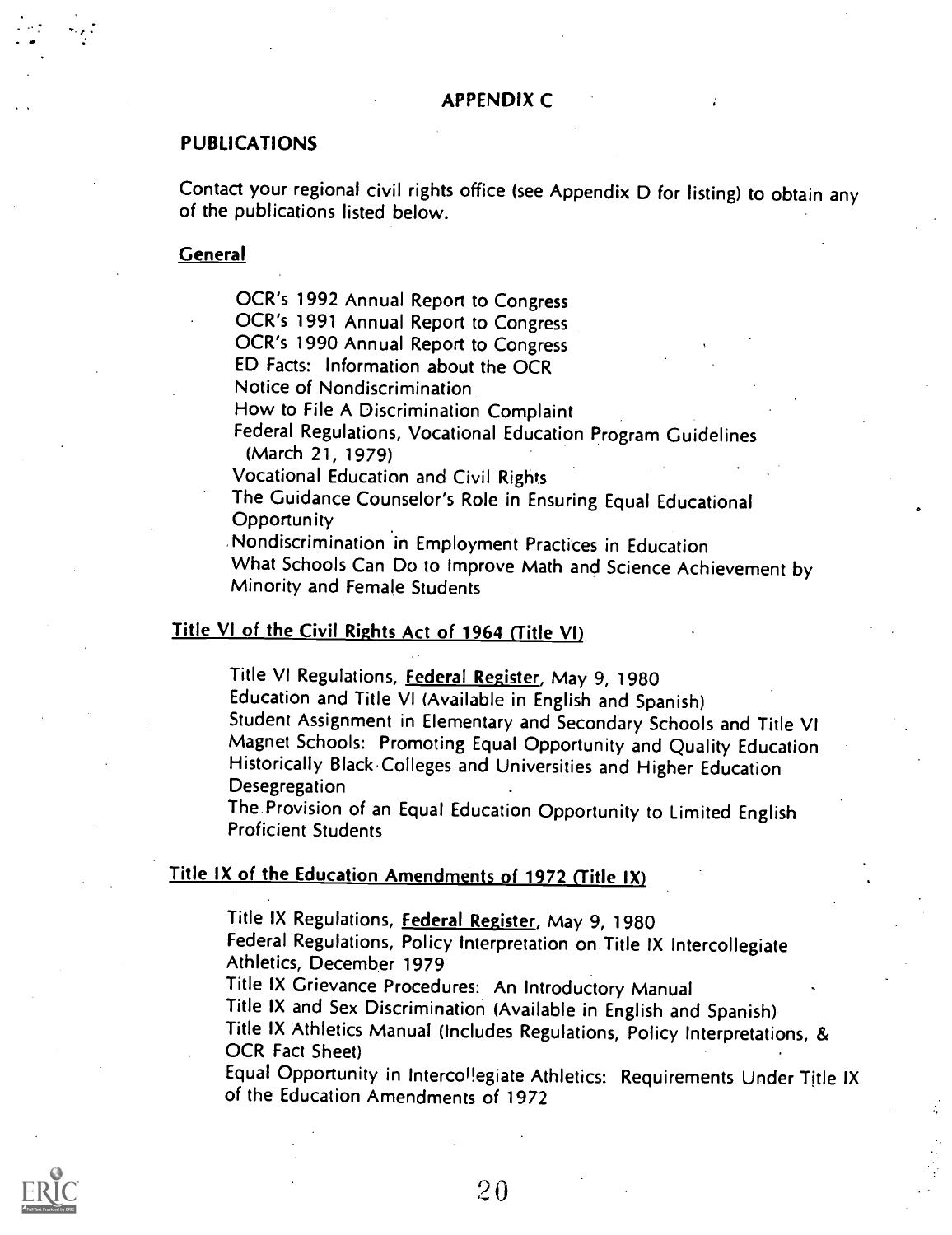Student Assignment in Elementary & Secondary Schools and Title IX Sexual Harassment: It's Not Academic

Teenage Pregnancy and Parenthood Issues Under Title IX

#### Section 504 of the Rehabilitation Act of 1973 (Section 504)

Section 504 Regulations, Federal Register, May 9, 1980 (Includes December 1990 Amendment)

Auxiliary Aids and Services for Postsecondary Students with Handicaps Discipline of Students With Handicaps in Elementary and Secondary **Schools** 

Free Appropriate Public Education for Students with Handicaps Placement of School Children with AIDS

Student Placement in Elementary and Secondary Schools and Section 504 Civil Rights of Students with Hidden Disabilities Under Section 504 Rights of Individuals with Handicaps Under Federal Law (Available in English and Spanish)

#### Age Discrimination Act of 1975

Federal Regulations, Age Discrimination Act of 1975 Federal Regulations, Department of Education, Age Discrimination Act, Federal Register, July 27, 1993

Americans with Disabilities Act

Department of Justice pamphlet on Americans with Disabilities Act

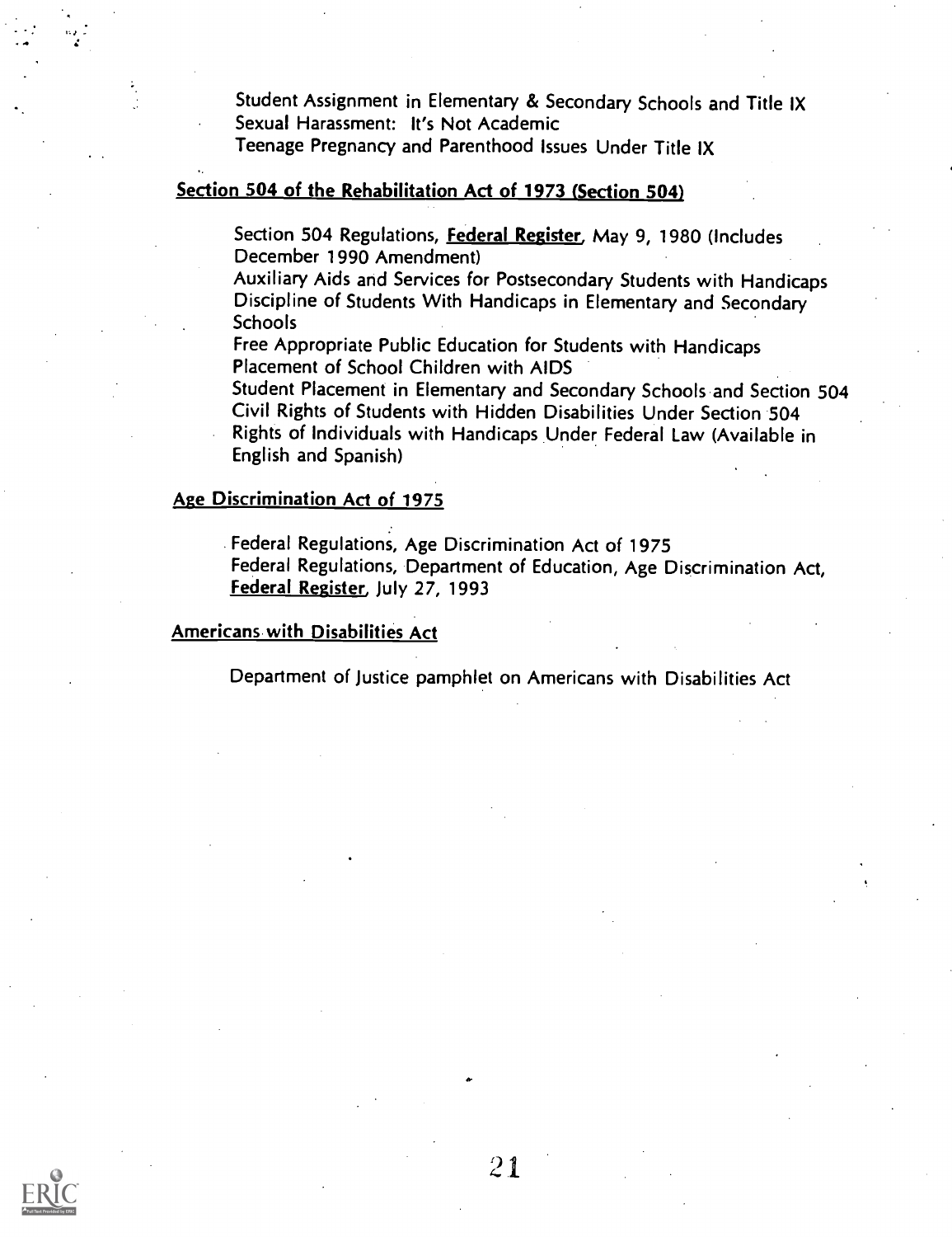#### APPENDIX D OCR REGIONAL OFFICES

#### Region I

Connecticut, Maine, Massachusetts, New Hampshire, Rhode Island, Vermont Office for Civil Rights, Region I U.S. Department of Education J.W. McCormack Post Office and Courthouse Room 222, 01-0061 Boston, MA 02109-4557 (617) 223-9662; TDD (617) 223-9695

#### Region II

New jersey, New York, Puerto Rico, Virgin Islands Office for Civil Rights, Region II U.S. Department of Education 26 Federal Plaza, 33rd Floor Room 33-130, 02-1010 New York, NY 10278-0082 (212) 264-4633; TOD (212) 264-9464

#### Region III

Delaware, District of Columbia, Maryland, Pennsylvania, Virginia, West Virginia Office for Civil Rights, Region III U.S. Department of Education 3535 Market Street Room 6300, 03-2010 Philadelphia, PA 19104-3326 (215) 596-6787; TDD (215) 596-6794

#### Region IV

Alabama, Florida, Georgia, North Carolina, South Carolina, Tennessee Office for Civil Rights, Region IV U.S. Department of Education Post Office Box 2048, 04-3010 101 Marietta Tower-Suite 2000 Atlanta, GA 30301-2048 (404) 331-2954; TDD (404) 331-7236

#### Region V

Illinois, Indiana, Michigan, Minnesota, Ohio, Wisconsin Office for Civil Rights, Region V U.S. Department of Education 401 South State Street Room 700C, 05-4010 Chicago, IL 60605-1202 (312) 886-3456; TDD (312) 353-2540

#### Region VI

Arkansas, Louisiana, Mississippi, Oklahoma, Texas Office for Civil Rights, Region VI U.S. Department of Education 1200 Main Tower Building Suite 2260, 06-5010 : Dallas, TX 75202-9998 (214) 767-3936, TDD (214) 767-3639

#### Region VII

Iowa, Kansas, Kentucky, Missouri, Nebraska Office for Civil Rights, Region VII U.S. Department of Education 10220 North Executive Hills Boulevard 8th Floor 07-6010 · Kansas ...ity, MO 64153-1367 (816) 891-8026; TDD (816) 374-6461

#### Region VIII

Arizona, Colorado, Montana, New Mexico, North Dakota, South Dakota, Utah, Wyoming Office for Civil Rights, Region VIII U.S. Department of Education Federal Building, Suite 310, 08-7010 1244 Speer Boulevard Denver, CO 80204-3582 (303) 844-5695; TDD (301) 844-3417

#### REGION IX

California Office for Civil Rights, IX U.S. Department of Education Old Federal Building 50 United Nations Plaza-Room 239,09-8010 San Francisco, CA 94102-4102 (415) 556-7000, TDD (415) 556-6806

#### Region X

Alaska, Hawaii, Idaho, Nevada, Oregon, Washington, American Samoa, Guam, Trust Territory of the Pacific Islands Office for Civil Rights, Region X U.S. Department of Education 915 Second Avenue Room 3310, 10-9010 Seattle, WA 98174-1099 (206) 220-7880; TDD (206) 220-7907